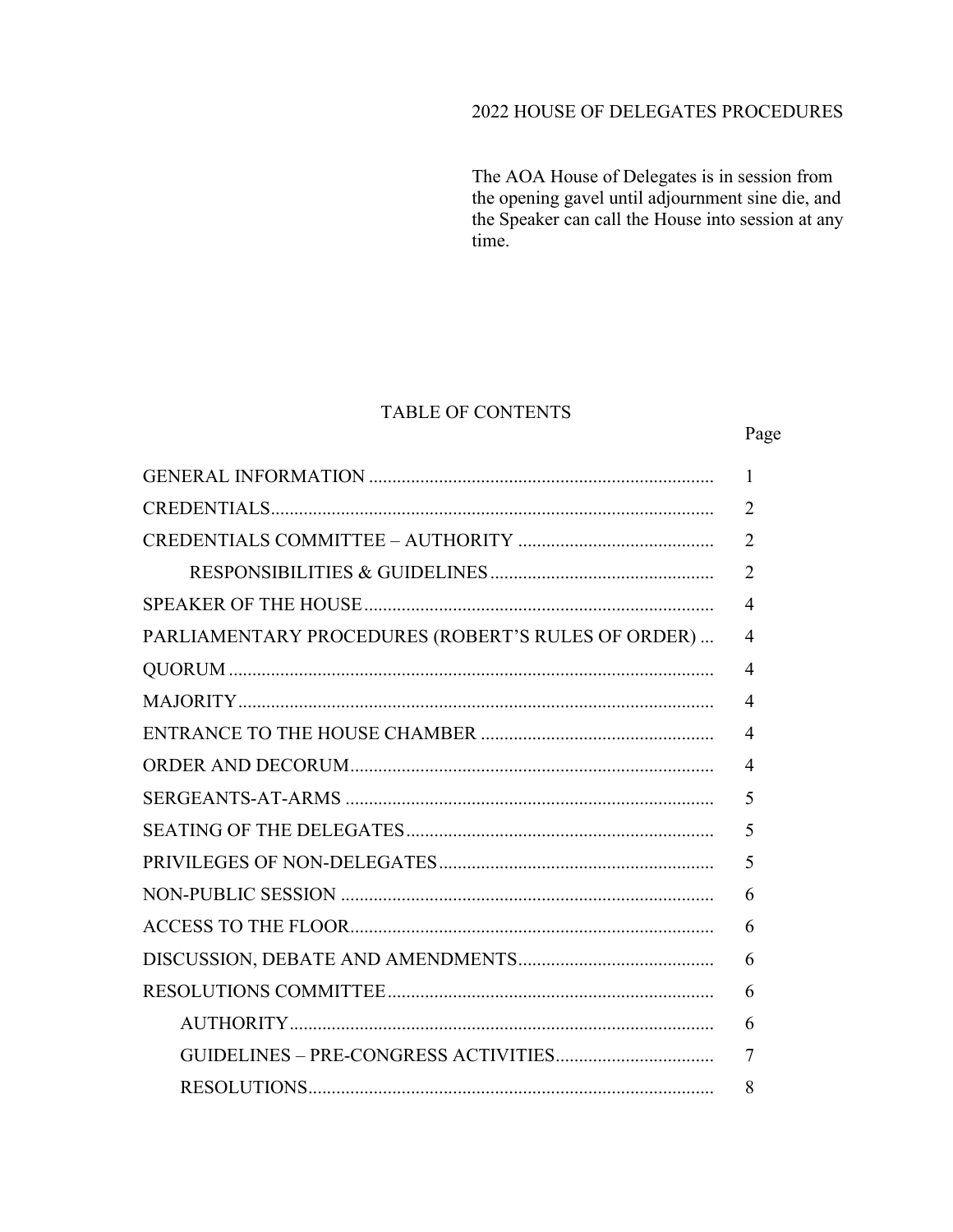# TABLE OF CONTENTS (cont'd.)

|                                                                                                    | 8  |
|----------------------------------------------------------------------------------------------------|----|
|                                                                                                    | 9  |
|                                                                                                    | 10 |
|                                                                                                    | 11 |
|                                                                                                    | 12 |
| MANDATORY CANDIDATE QUESTIONNAIRE QUESTIONS                                                        | 13 |
|                                                                                                    | 14 |
|                                                                                                    | 14 |
|                                                                                                    | 16 |
|                                                                                                    | 16 |
|                                                                                                    | 17 |
| CLARIFICATION OF THE TRUSTEE ELECTION PROCEDURE                                                    | 17 |
| AMENDMENTS TO THE CONSTITUTION AND BYLAWS                                                          | 18 |
|                                                                                                    | 18 |
|                                                                                                    | 19 |
|                                                                                                    | 19 |
|                                                                                                    | 19 |
|                                                                                                    | 19 |
|                                                                                                    | 20 |
|                                                                                                    | 20 |
|                                                                                                    | 20 |
|                                                                                                    | 20 |
|                                                                                                    | 20 |
|                                                                                                    | 20 |
| PARLIAMENTARY PROCEDURE INFORMATION SHEET                                                          | 20 |
|                                                                                                    | 22 |
| QUICK REFERENCE GUIDE TO AMENDING AOA CONSTITUTION<br>AND BYLAWS, AND PROPOSING HOUSE OF DELEGATES |    |
|                                                                                                    | 24 |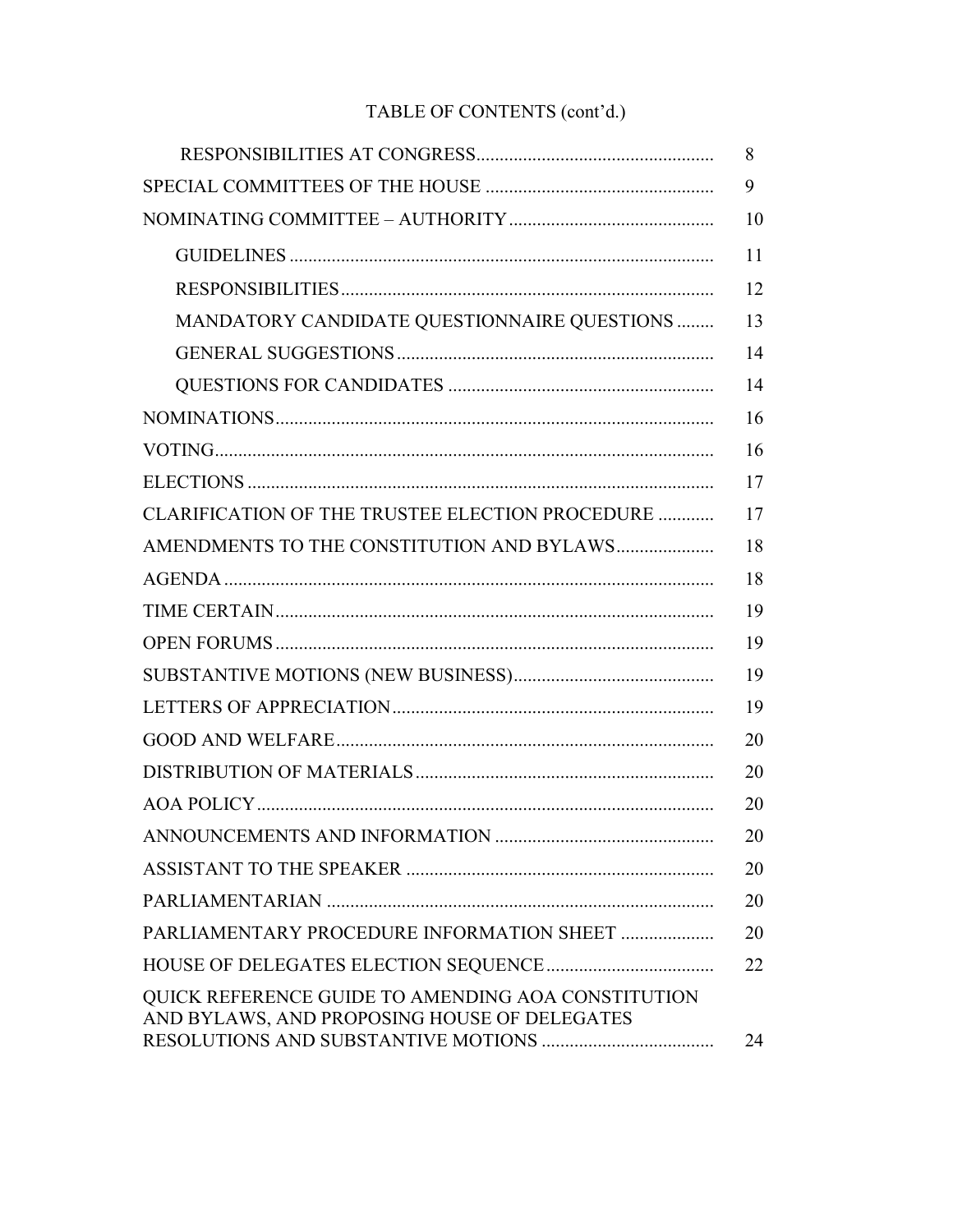# GENERAL INFORMATION

The handbook includes a copy of the agenda, the current Constitution and Bylaws, any proposed amendments, Summaries of Actions of the Board of Trustees, financial report, reports of AOA and AOA-related entities, and reports of other optometric organizations.

The House Procedures are designed to serve as a reference aid for the meetings of the House of Delegates. As a guide of procedural rules, this handbook assists the Speaker and the delegates in the determination of the will of the House, providing an interpretative clarification concerning matters not specifically treated in the AOA Constitution and Bylaws. The Speaker's rulings are subject to appeal to the House, which makes the final decision on any question. For additional information, consult the AOA Constitution and Bylaws and Robert's Rules of Order Newly Revised 12<sup>th</sup> Edition, which control the proceedings of the House. (Article II, Section 6.C. of the Bylaws.)

The House of Delegates is the legislative and policy-making body of the American Optometric Association and is the supreme authority of the AOA. (Article II, Section 9.D. of the Bylaws.) It is composed of delegates representing members of the affiliated associations.

Distinguished members (past presidents) of this Association and current members of the Board of Trustees are ex officio delegates. As such, they may attend sessions of the House and shall be entitled to participate in debate and to make motions but are not entitled to vote unless they are certified as delegates representing an affiliated association.

Each delegate representing a section is entitled to participate in debate and make motions but not vote.

Any requests for the list of delegates/alternates of the House of Delegates shall not be granted because of the possible revisions to this list during the entire Congress.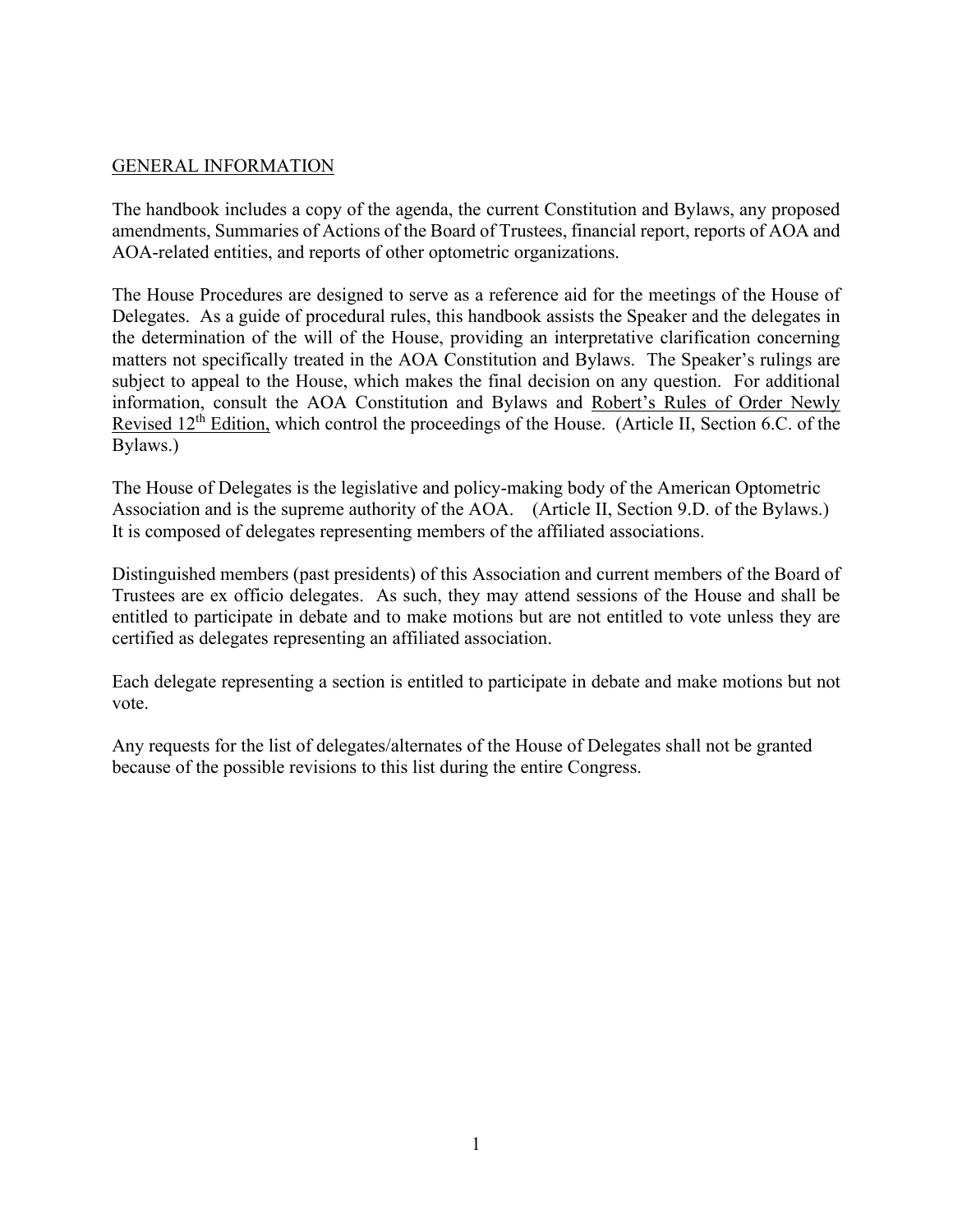# **CREDENTIALS**

Credentials of the delegates and alternates must be received by the Secretary-Treasurer of the AOA not later than fifteen (15) days prior to the first day of the Annual Congress. (Article II, Section 3.A.4. of the Bylaws.)

# CREDENTIALS COMMITTEE – AUTHORITY

The authority for the establishment of this committee is Article II, Section 4 of the Bylaws:

# Credentials Committee

No later than thirty (30) days before each annual congress, the president shall appoint a credentials committee composed of at least three (3) members. The credentials committee shall verify the credentials of all delegates to the congress and report to the congress for the purpose of seating the delegates and their alternates. Any dispute as to the number of delegates to which an affiliate is entitled or as to which delegates or alternate delegates are eligible to serve as delegates or alternate delegates shall be determined by the Credentials Committee, whose decision shall be final and not appealable.

# RESPONSIBILITIES & GUIDELINES

- 1. Throughout the sessions of the House of Delegates, a credentials table will be maintained by members of the committee. All committee members should be present a reasonable time before each session of the House convenes.
- 2. It is suggested that the Credentials Committee be present prior to the opening of the House for the purpose of examining and verifying credentials of all delegates and alternates. This will expedite the seating in the House of Delegates.
- 3. All credentials forms are examined in accordance with the Bylaws and the AOA Membership Department count to determine the number of authorized delegates and alternates to which each delegate group is entitled. (Article II, Section 3.A.2. of the Bylaws.)
- 4. Each delegate group (except the student members) is entitled to one (1) delegate for each fifty (50) paid-up members, excluding student, honorary, and associate members as certified to the AOA Secretary-Treasurer. Except for optometric educator members, members who pay less than their full active member dues are counted as one-half member. The delegate strength of each delegate group for the Annual Congress shall be determined from the records on April 30 unless that date is a Saturday, Sunday, or Federal holiday. (Article II, Section 3.A.1. and 2. and Section 11. of the Bylaws.)

The student members at each school or college in the United States accredited or preaccredited by the Accreditation Council on Optometric Education are entitled to one (1) delegate and alternate, and the affiliated association representing the student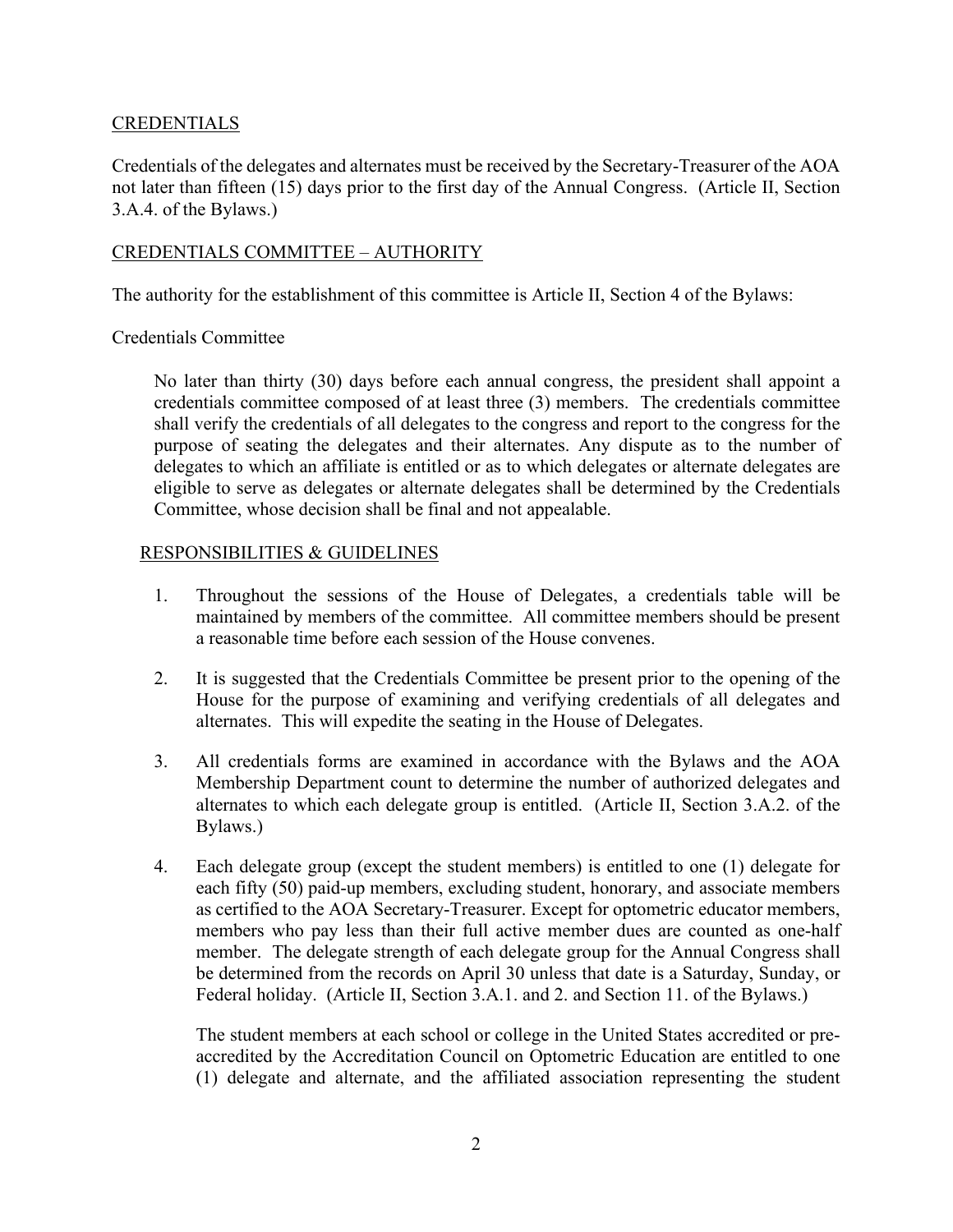members is entitled to three (3) delegates and alternates. (Article II, Section 3.B.1. and 2. of the Bylaws.)

- 5. When verified by the Credentials Committee, each delegate group will receive the appropriate number of ribbons for the delegates and alternates.
- 6. Seating in the delegate area of the House of Delegates itself is reserved for certified delegates representing members of the affiliated associations, distinguished members, the Board of Trustees, and section delegates. Alternates are to be seated in the area reserved for alternates. The Sergeants-At-Arms are responsible for monitoring the proper seating.
- 7. The Credentials Committee shall report to the House periodically.

An appropriate initial motion is:

"Mr. Speaker, as a delegate, and on behalf of the Credentials Committee, I move that all certified delegates as recorded be seated."

Supplementary reports shall be given as needed during subsequent business sessions.

An appropriate subsequent motion is:

"Mr. Speaker, as a delegate, and on behalf of the Credentials Committee, I move that the revised listing of delegates as recorded be the official delegate roll of this House."

NOTE: A motion made on behalf of a committee does not require a second. (Roberts, p. 31.)

8. The Credentials Committee Chair shall call the roll on roll call votes. The other members of the Credentials Committee shall tally the votes on roll calls in the House of Delegates. Official results of a vote are announced by the Speaker.

Each affiliated association (except for the association of student members) is entitled to one (1) vote for each ten (10) paid-up members, excluding student, honorary, and associate members as certified to the AOA Secretary-Treasurer. Except for optometric educator members, members whose dues are less than their full active member dues are counted as one-half member. (Article II, Section 5.A. of the Bylaws.)

The delegation representing the student members shall be entitled to three (3) votes on any matter coming before the House. (Article II, Section 5.A. of the Bylaws.)

9. The final action of the committee shall be to give written comments to the Speaker of the House evaluating the effectiveness of the committee and making recommendations for changes in these guidelines.

All members of the Credentials Committee must be listed as either a delegate or alternate from their respective affiliate.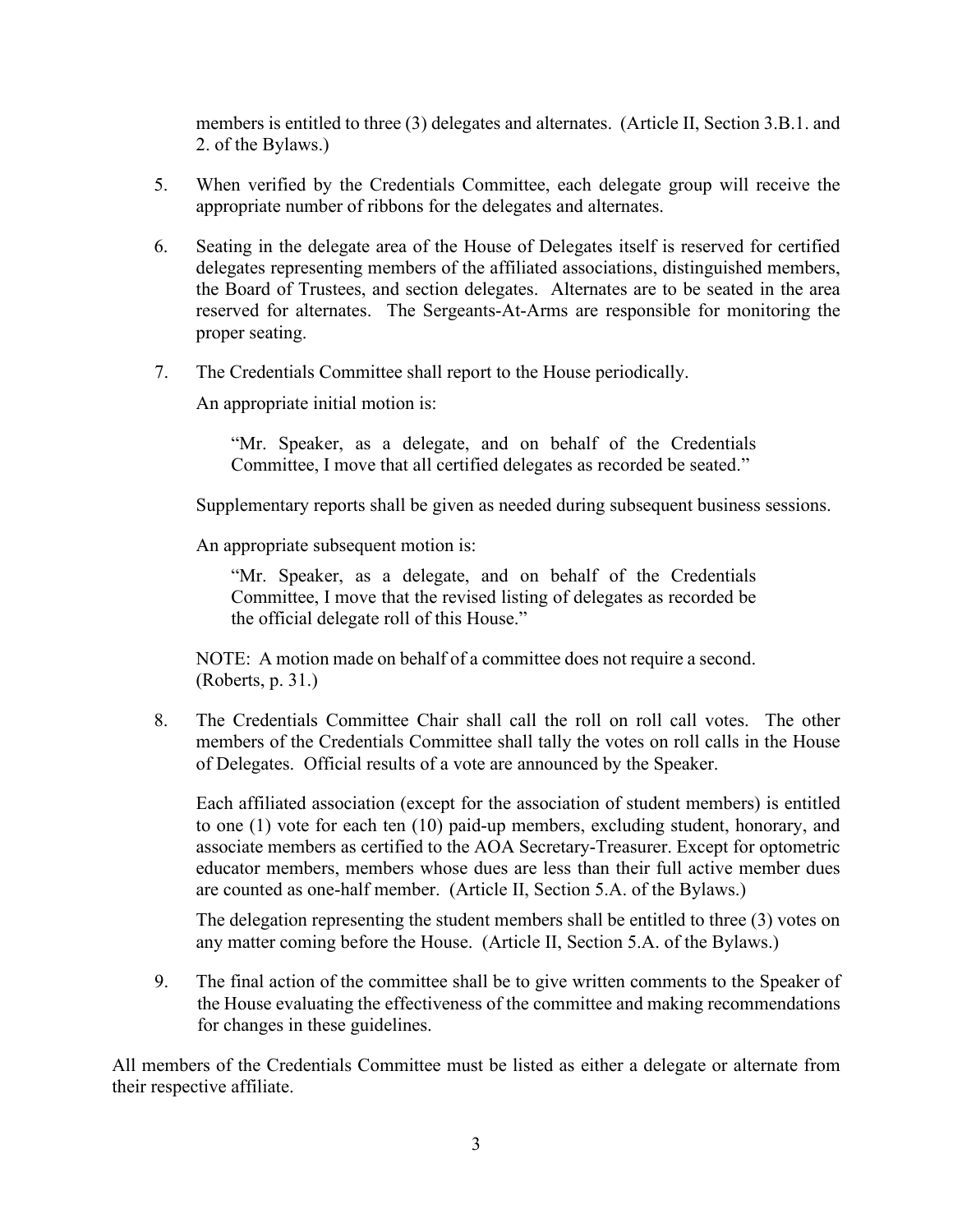# SPEAKER OF THE HOUSE

The President may preside at the House of Delegates, or a member may be designated by the President to preside as Speaker of the House. The Immediate Past President, because of past experiences and knowledge of the Association, is a logical choice to serve as Speaker. It is the obligation of the Speaker to sense the will of the House, to preside accordingly, and to hold the rulings ever subject to challenge from, and reversal by, the House.

# PARLIAMENTARY PROCEDURE (ROBERT'S RULES OF ORDER)

As provided for in Article II, Section 6.C. of the Bylaws, deliberations of the House of Delegates shall be governed by Robert's Rules of Order Newly Revised  $12<sup>th</sup>$  Edition, when not in conflict with the AOA Constitution and Bylaws.

# QUORUM

Certified delegates representing a majority (27 of 53) of the affiliated associations shall constitute a quorum for the transaction of business at any session of the House of Delegates. (Article II, Section 6.A. of the Bylaws.)

# **MAJORITY**

A majority is one vote more than half of the votes cast, a quorum being present. (Robert's, p. 379.)

# ENTRANCE TO THE HOUSE CHAMBER

Entrance to the AOA House of Delegates Chamber is limited to delegates and other persons presenting proper credentials. By virtue of their membership, all members of the AOA are entitled to observe sessions of the House of Delegates. Non-members and guests may enter at the pleasure of the Speaker or the House.

# ORDER AND DECORUM

Order and decorum will be maintained in the House by the Speaker with the assistance of the Sergeants-At-Arms. It shall be the responsibility of the Sergeants-At-Arms to monitor access to the delegates' areas of the House of Delegates and to assure that the delegates are properly seated. Other areas are provided for the seating of alternates, members, staff, representatives of other organizations, press and guests.

When the House of Delegates is in session, individuals wishing to conduct personal business are requested to step out of the House Chamber. To preserve the decorum of the House, no audio or video recordings are allowed, except for ceremonial events, as authorized by the Speaker.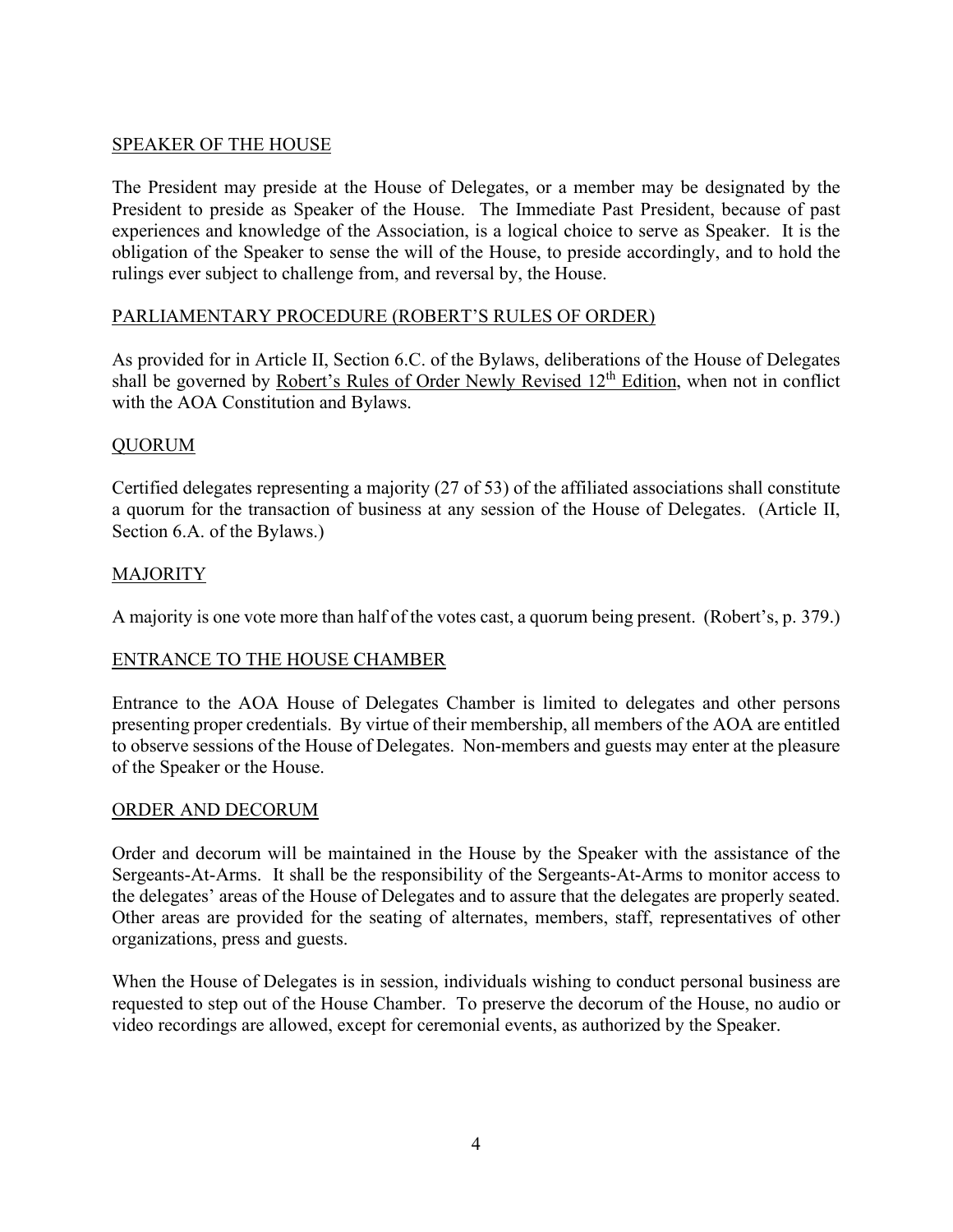# SERGEANTS-AT-ARMS

The Sergeants-At-Arms shall assure that all individuals admitted to the House area present proper credentials and are seated in the proper areas for delegates, alternates, members, staff, representatives of other organizations, press and guests. All members of the Sergeant-At-Arms Committee must be listed as either a delegate or alternate from their respective affiliate.

# SEATING OF THE DELEGATES

Only individuals who are properly certified to the Secretary-Treasurer and whose credentials have been verified by the Credentials Committee may be seated as delegates or alternates. Delegates who have been certified will receive the appropriate ribbon and must wear it in order to be seated in the House of Delegates. Each delegate group may select one alternate for each delegate.

Seating in the delegate area of the House of Delegates is reserved for certified delegates representing members of the affiliated associations, sections, distinguished members (past presidents) and the Board of Trustees. The Executive Director, Washington Office Director, and General Counsel may be seated near the Board of Trustees.

If a seat within a delegation is unoccupied by a delegate, an alternate from that group may be certified and then seated in the delegate's place. Arrival of a delegate, who has priority, will necessitate an alternate leaving the delegates' area. Affiliate association delegations will be responsible for determining which of their own delegates will be granted a seat when there are not enough seats available for all of the affiliate's delegates who would like to attend a session of the House of Delegates.

A staff table is provided for other AOA staff. They are admitted by a staff badge.

A press table is provided for the optometric press. They are admitted by a press badge.

Additional seating is provided outside the delegates' area for alternates, members, representatives of other organizations and guests.

NOTE: The House of Delegates may authorize the seating of the executive directors of affiliated associations with their delegations in the House of Delegates area.

# PRIVILEGES OF NON-DELEGATES

A delegate may request permission for a non-delegate member of the American Optometric Association to address the House of Delegates (Article II, Section 5.E. of the Bylaws.). If permission is granted by the Speaker, the member must confine any remarks to the specific matter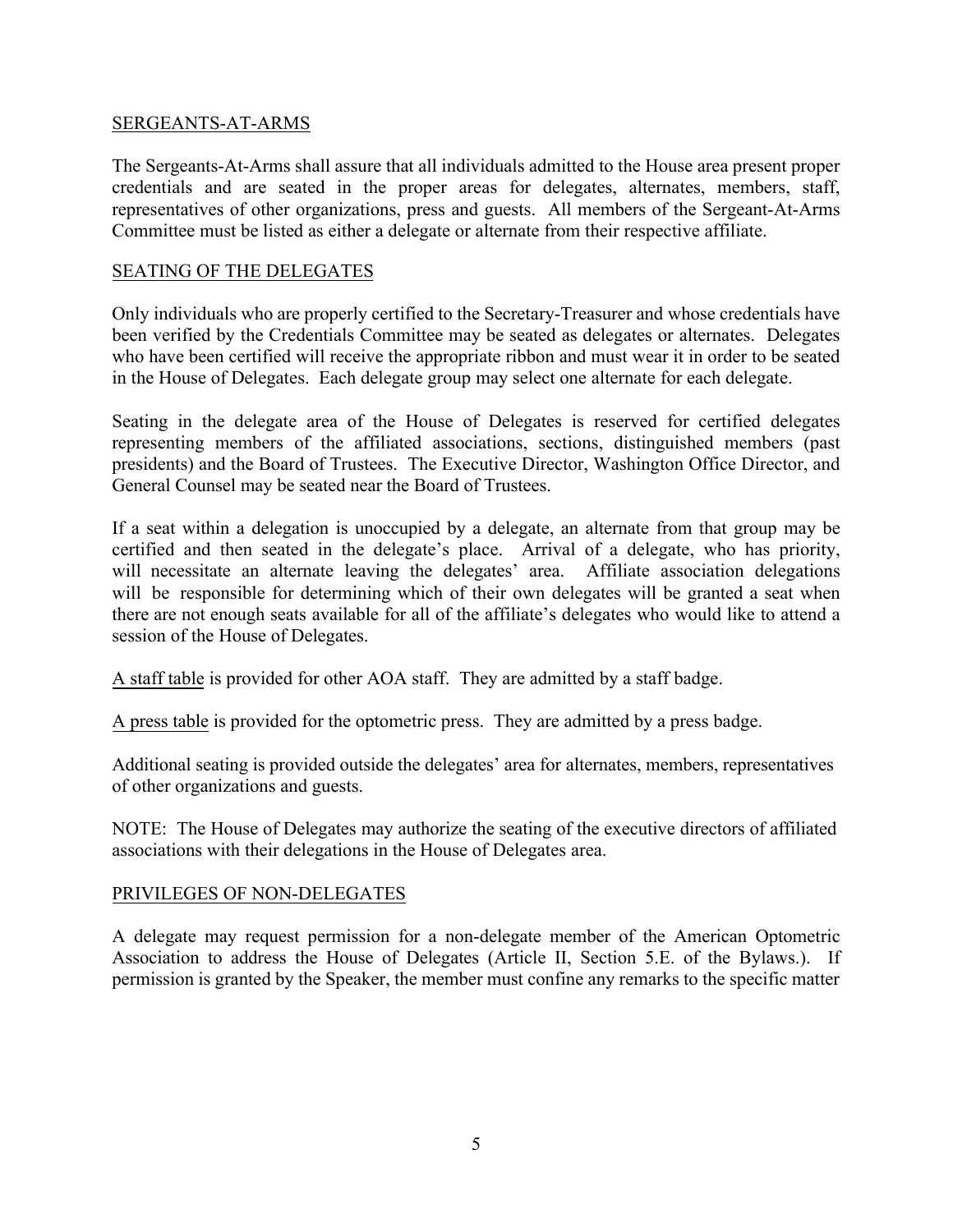under consideration and debate. A similar request may also be made on behalf of a guest by an officer of this Association. Also, the Speaker may permit a member or guest to address the House.

# NON-PUBLIC SESSION

During a Non-Public Session, only Delegates, AOA Board of Trustees, AOA Past Presidents, Alternates, Other AOA Member Doctors of Optometry, AOA Executive Director, AOA Legal Counsel, AOA House Staff, AOA Staff, and Executive Directors of Affiliated Associations will be permitted to attend.

# ACCESS TO THE FLOOR

Subject to restrictions on the total number of delegates allowed in the room at one time due to COVID-19 pandemic occupancy limitations, each delegate shall be entitled to the privileges of the floor and to participate in debates on any matters coming before the House.

A delegate wishing to secure the floor shall go to the nearest microphone and address the Speaker. The Speaker will acknowledge the person by identifying the microphone position. The delegate must then clearly announce his or her name and the delegate group represented. The Speaker shall repeat the name and the delegate group before the delegate may proceed.

# DISCUSSION, DEBATE AND AMENDMENTS

In order to facilitate discussion and debate, wherever possible, written copies of any lengthy or complicated amendment(s) should be provided to the Speaker before the motion sought to be amended is considered by the House.

# RESOLUTIONS COMMITTEE

The Resolutions Committee is authorized to begin on-site deliberations two days in advance of the convening of the House, depending on the number of resolutions submitted. It may begin deliberating off-site at its discretion at any time.

# **AUTHORITY**

The authority for the establishment of the Resolutions Committees is in Article II, Section 8 of the Bylaws:

Resolutions Committee

A. The president shall, no later than sixty (60) days prior to the first day of the annual congress, appoint one (1) or more resolutions committees as the president may deem necessary or appropriate. Each committee shall be composed of at least five (5) members of this Association, one (1) of whom shall be designated as chair by the president.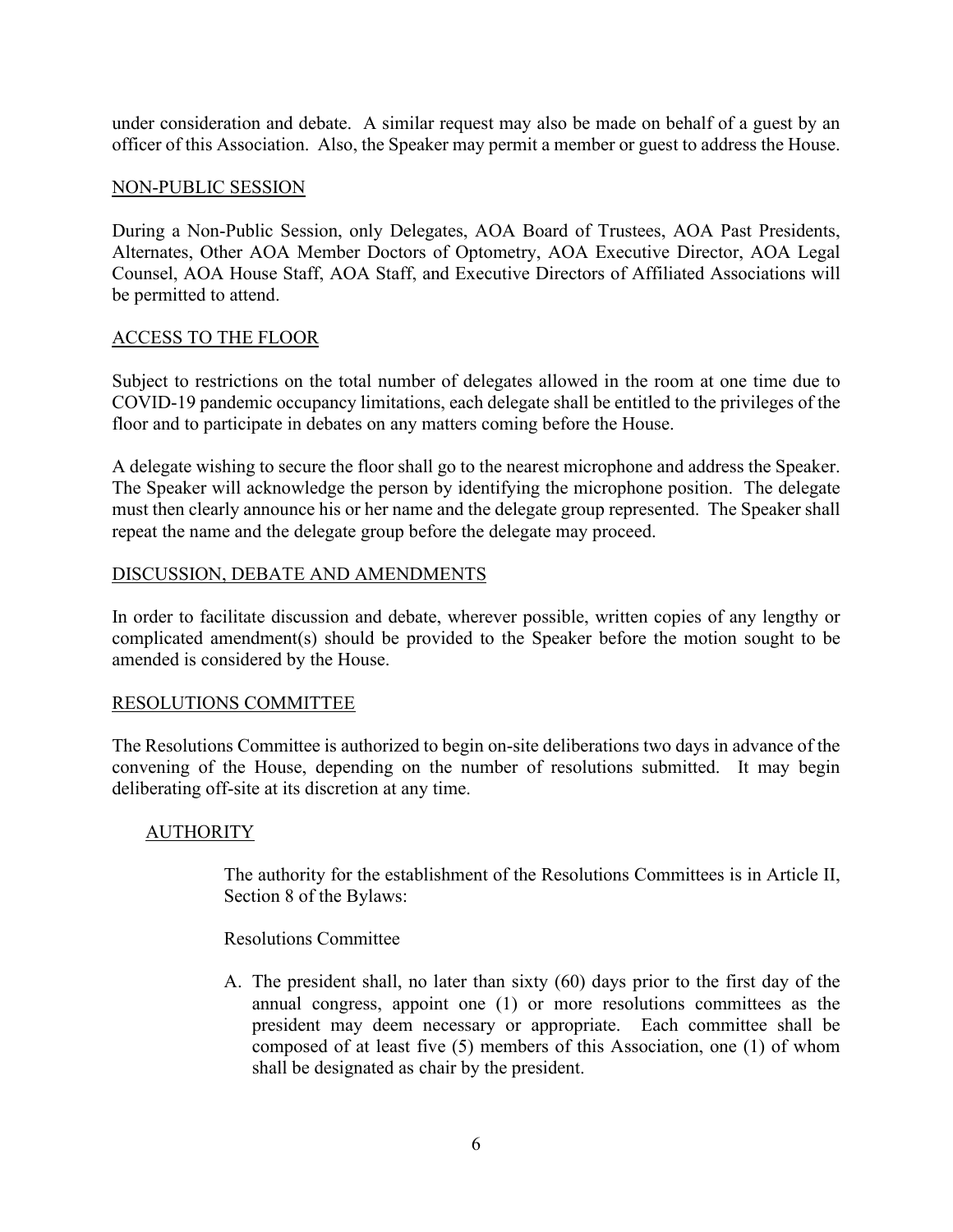- B. Each resolutions committee shall consider such proposed resolutions as may be referred to it in accordance with subparagraph C of this section and shall report to the House of Delegates those resolutions which it has approved either in the form referred to it or as modified or changed by the committee. If the committee makes significant substantive modifications or changes to a resolution, it shall consult the originator prior to reporting the resolution to the House of Delegates.
- C. Resolutions may be proposed by an affiliated association, by a section, by the House of Delegates, or by the Board of Trustees. An affiliated association or section shall deliver to the secretary-treasurer, at least fifteen (15) days prior to the first day of the annual congress, one (1) typewritten copy of all resolutions which such affiliated association or section proposes for adoption by the House of Delegates, and the secretary-treasurer shall deliver one (1) copy thereof to the chair of the appropriate resolutions committee. The Board of Trustees may at any time submit a proposed resolution to the secretary-treasurer who shall refer it to an appropriate resolutions committee, and the House of Delegates by a two-thirds (2/3) vote may similarly do so. Proposed resolutions which have not been referred to an appropriate resolutions committee in accordance with the provisions of this subparagraph shall not be considered by the House of Delegates.
- D. Each resolutions committee shall report to the House of Delegates all proposed resolutions which it has approved, and a copy of each such proposed resolution, as approved by the committee, shall be made available to each delegate at least four (4) hours prior to its consideration by the House of Delegates. In the event that a resolutions committee does not report to the House of Delegates with approval a proposed resolution that has been referred to it, any delegate may, at the appropriate time, offer, from the floor, a motion that the House consider the proposed resolution, and if the House of Delegates shall approve the motion by a two-thirds (2/3) vote, the House of Delegates shall thereupon give consideration to the proposed resolution.

# GUIDELINES

# Pre-Congress Activities

- a. It is suggested that each committee member should be aware of the Judicial Council actions on the resolutions of the previous year including any resolutions referred back to the House of Delegates by the Judicial Council.
- b. Appointment of the committee in advance of the Congress is made by the President of AOA in order to provide time for familiarization with proposed issues. Each committee member should thoroughly review and become familiar with any materials provided.
- c. Copies of the extant (current) resolutions passed by the House of Delegates are available through the Resolutions Committee staff.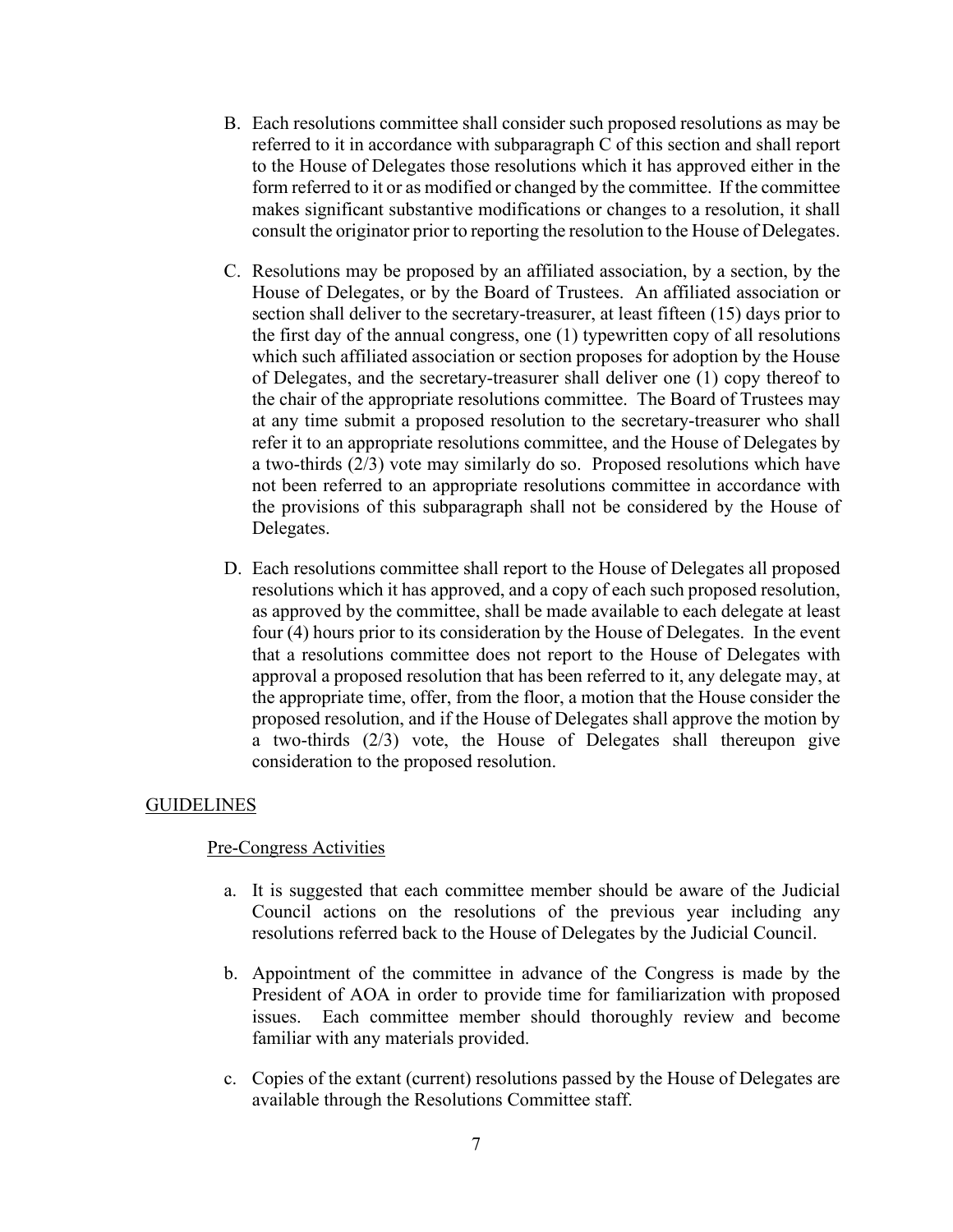d. If a stand-alone meeting is required and approved, the regular AOA reimbursement policies will apply (these expenses will be charged to the House of Delegates' budget).

# RESOLUTIONS

All resolutions properly submitted and delivered to the AOA Secretary-Treasurer at least fifteen (15) days prior to the first day of the Annual Congress are automatically referred to the appropriate resolutions committee. (Article II, Section 8.C. of the Bylaws.)

Resolutions should be submitted in typewritten form, double-spaced, with source of origin of the resolution clearly indicated on the first page.

Any resolution, except those submitted by the Board of Trustees, which is not received at least fifteen (15) days prior to the first day of the Congress shall require a two-thirds (2/3) affirmative vote by the House in order to be referred to the resolutions committee. (Article II, Section 8.C. of the Bylaws.)

The Resolutions Committee shall send a bulletin to Affiliates including all submitted resolutions no less then 10 days prior to the opening of House of Delegates.

In accordance with Article II, Section 8.C. of the Bylaws of the Association, a resolutions committee may not initiate resolutions on its own. The committee has the discretion, however, to modify or change a resolution in an appropriate manner. Any significant or substantive modification shall be brought to the attention of the entity which introduced the resolution, prior to the report to the House. (Article II, Section 8.B. of the Bylaws.)

Resolutions approved by a resolutions committee shall be reported to the House of Delegates at least four (4) hours prior to its consideration. (Article II, Section 8.D. of the Bylaws.) Those not approved need not be reported, but the entity which introduced the resolution should be informed. After consultation with the Secretary-Treasurer, the report should include the financial implications, if any, of the proposed resolution.

NOTE: A motion made on behalf of a committee does not require a second. (Robert's, p. 36.)

However, if the committee fails to approve and report any resolution submitted to it, any delegate has the right to make a motion from the floor to request that the House consider the resolution. If the House by 2/3 vote approves the motion, the resolution then will be considered by the House. (Article II, Section 8.D. of the Bylaws.)

Information on Proposing Resolutions and the Process is on pages 24-25.

# RESPONSIBILITIES AT CONGRESS

1. Chair: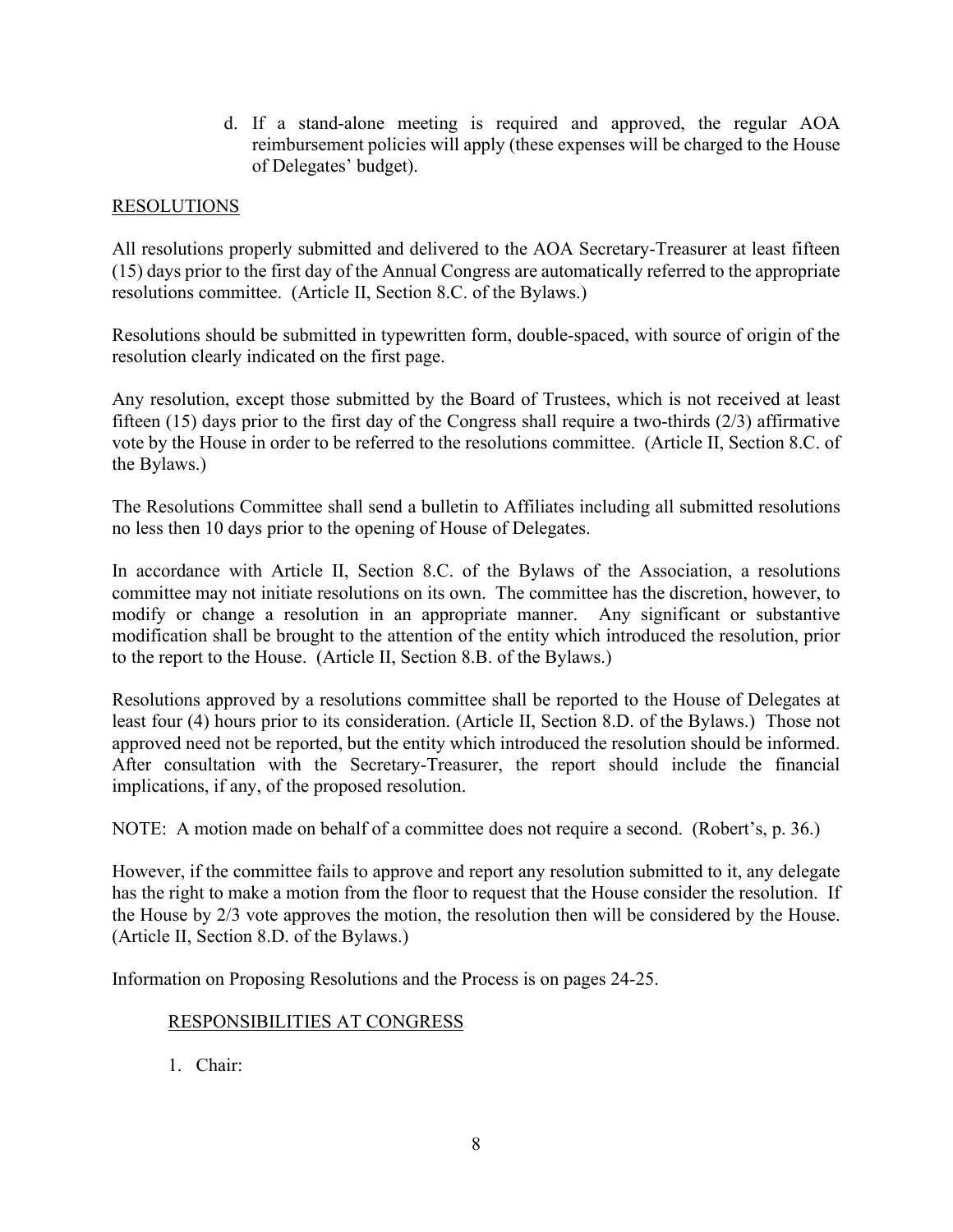- a. The chair may call a meeting of the committee to be held one or two days prior to the first official day of the House.
- b. The chair shall set the time schedule for the advance committee meetings at the Congress, as well as the time schedule for the committee meetings during the Congress. The chair shall consult with the House of Delegates staff on the setting of this time schedule to coordinate with the Congress schedule.
- c. The chair of the Resolutions Committee shall make reports to the House of Delegates. The chair will be notified by the Speaker as to when these reports are expected. The first report should include a listing of those resolutions being considered by the committee and introduction of the committee members and staff.
- d. The chair shall establish a schedule of "hearing times" and of "appearances" with the Resolutions Committee for the benefit of anyone interested in contributing to the deliberations of the committee on any resolutions being considered by it. This schedule shall be announced to the House of Delegates. The chair shall request the Resolutions Committee staff to make arrangements for posting the schedule of such meetings or notifying the parties directly.
- e. The chair shall appoint a member of the committee to serve as secretary.
- f. Each resolution committee member will receive three days' lodging and three days' per diem reimbursement in conjunction with the meeting held during Congress each year. (These expenses will be charged to the House of Delegates' budget.) Registration fees, airfare and incidentals will remain the responsibility of each committee member.
- g. The Resolutions Committee staff shall obtain AOA legal counsel review of each resolution before the resolution is presented to the House of Delegates.
- h. An appropriate number of copies of resolutions to be presented to the House of Delegates will be placed in the delegates' boxes or distributed electronically.
- i. The chair shall present all recommendations from the Resolutions Committee to the House of Delegates at the times designated by the Speaker.
- 2. Committee Members:
	- a. Committee members should attend all meetings of the committee, including meetings prior to the official opening of the House.
	- b. The final action of the committee should be to give written recommendations to the chair evaluating the effectiveness of the committee and making recommendations for changes in procedure.

All members of the Resolutions Committee must be listed as either a delegate or alternate from their respective affiliate.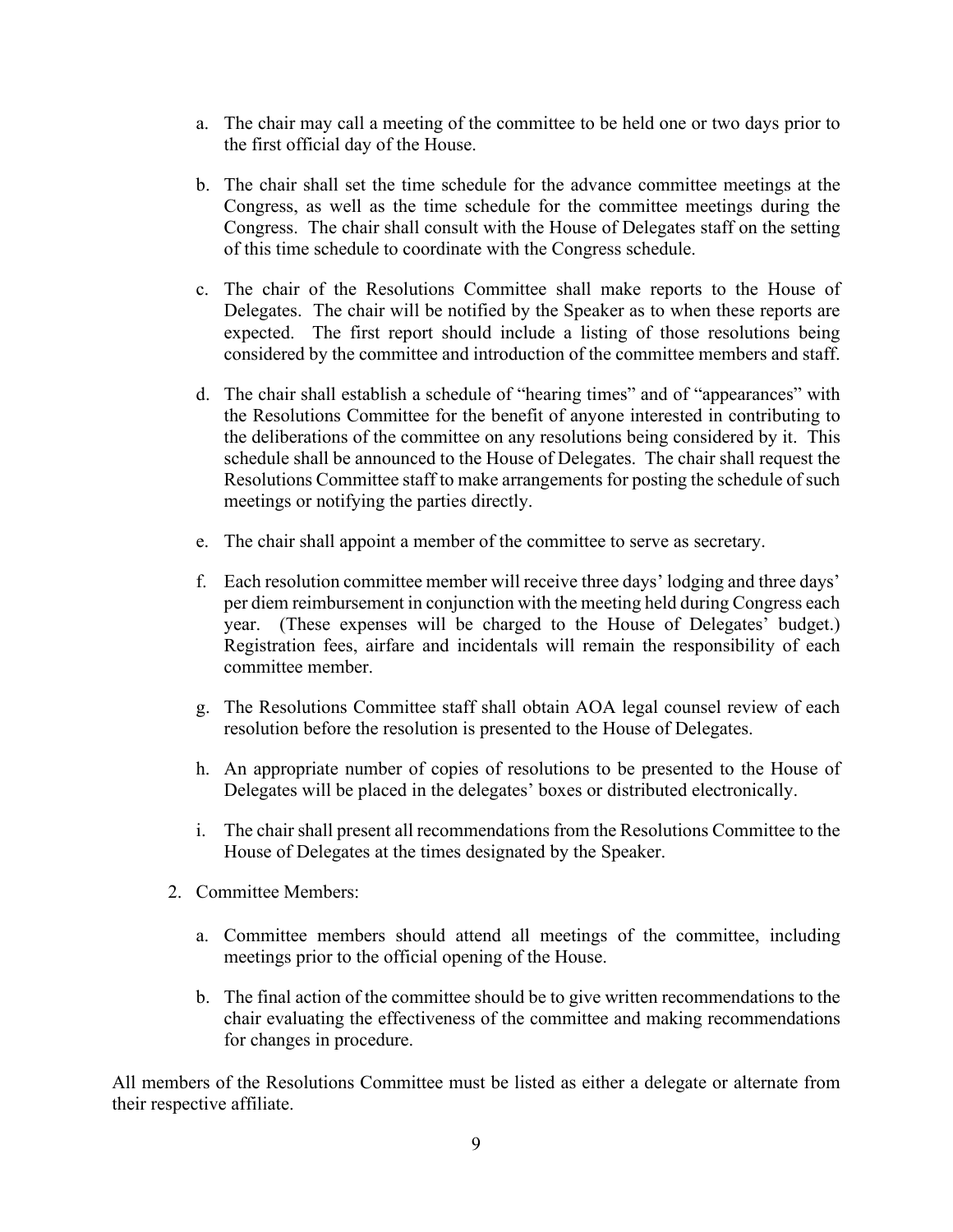## SPECIAL COMMITTEES OF THE HOUSE

The House or the Speaker may, when appropriate, appoint special committees of the House of Delegates. (Article II, Section 9.C. of the Bylaws.) A special committee may hold an open hearing for interested delegates, at which time the chair shall preside. Following the open hearing, the committee shall then retire and deliberate.

Reports of a special committee are presented to the House by the chair, unless the Speaker directs otherwise.

# NOMINATING COMMITTEE

# AUTHORITY

The authority for the establishment of this committee is in Article II, Section 7 of the Bylaws:

### Nominating Committee

A. There shall be a nominating committee composed of nine (9) members of this Association, one (1) of whom shall have served the previous year and shall be designated as chair. No affiliated association shall be represented on the nominating committee more often than once every two (2) years, provided, however, that in any year, one (1) member of the nominating committee of the previous year shall have been elected by that committee as chair for the next year. The nominating committee shall also select two alternates to serve in the event the new chair is unable to serve for the next year. The election for the next year's chair and alternates shall be the last action of the nominating committee for each year. No affiliated association shall have more than one (1) member on the nominating committee at the same time. Any affiliated association with a candidate for an officer or trustee position shall not be represented on the nominating committee.

The names of eight (8) affiliated associations, other than that of the member of the previous year, shall be randomly selected in the manner determined by the House of Delegates. The names of eight (8) additional affiliated associations shall then be randomly selected in a similar manner as alternates for the eight (8) affiliated associations originally selected.

No later than January  $1<sup>st</sup>$  of each year, the president of each of the eight (8) affiliated associations originally selected and the president of each of the eight (8) additional affiliated associations shall notify the Secretary-Treasurer of this Association in writing the name of the member selected by such affiliated association to serve as a member or alternate member of the nominating committee. After such notification, if such an individual is unable to serve, an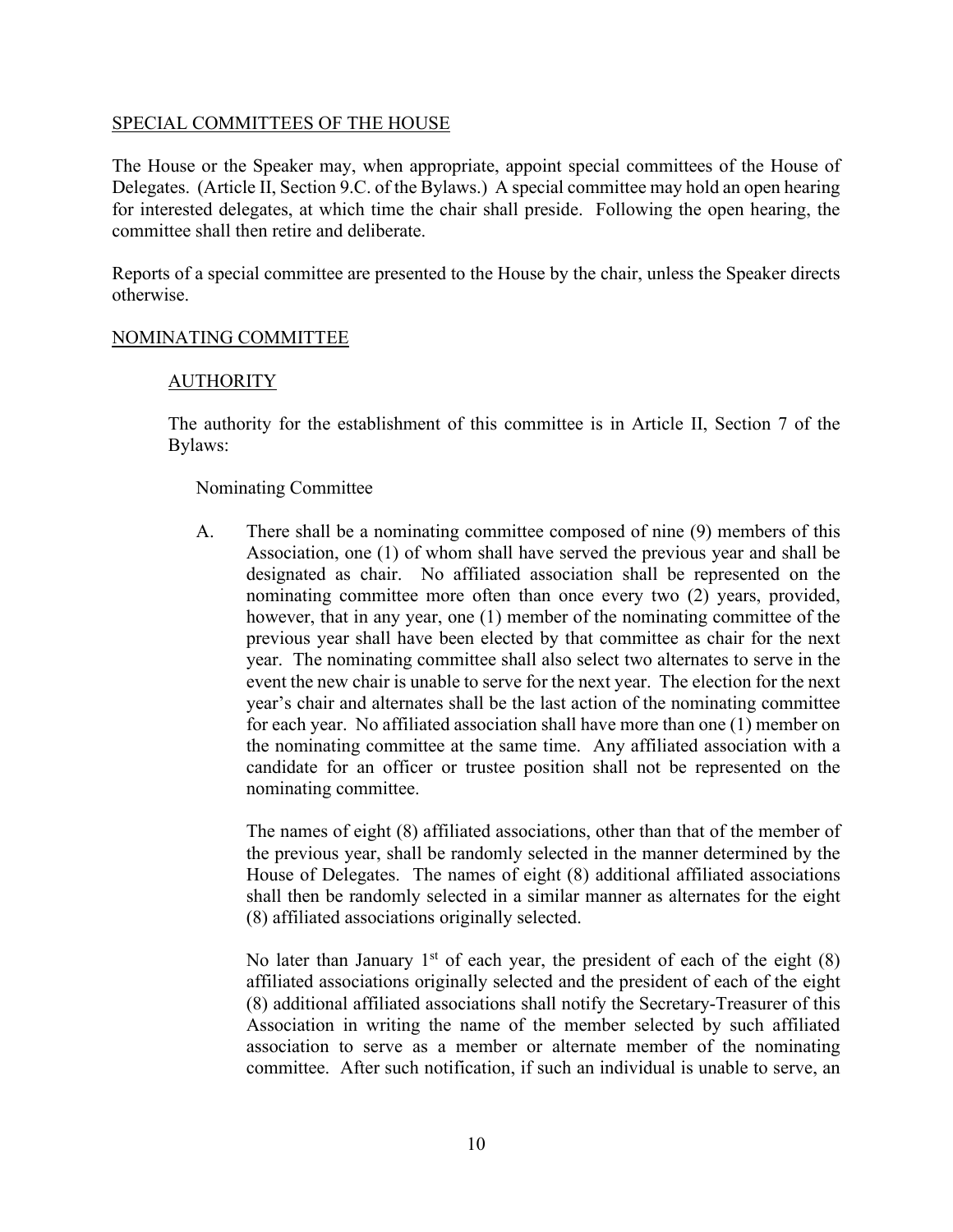individual from an affiliated association selected as an alternate, in order of such selection, shall replace the individual unable to serve.

# RECOMMENDED GUIDELINES CONSISTENT WITH BYLAWS:

The Nominating Committee should have committee members in place early enough to allow for communication to discuss the process, review the candidates' questionnaires, and evaluate the need for recruitment of candidates when appropriate.

# Article II, Section 7 of the Bylaws:

B. The nominating committee shall prepare a slate of nominees for election to office in this Association which it shall present to the House of Delegates no later than forty-eight (48) hours prior to the election. The report of the nominating committee shall not preclude any delegate from making a nomination for any office from the floor of the House of Delegates.

# RECOMMENDED GUIDELINES CONSISTENT WITH BYLAWS:

A "single" slate is defined as a nominee for each office. A "multiple" slate is defined as more than one nominee for each office. The AOA Bylaws allow the Nominating Committee to use either of these methods to submit a "slate" to the House of Delegates. The decision regarding which option will be used is at the discretion of the Nominating Committee. The Nominating Committee may also decide to use a combination of these methods, such as submitting one name for each of the officer positions and multiple names for the trustee positions.

# GUIDELINES

- 1. Each affiliated association shall be notified at least ninety (90) days prior to the Annual Congress of the offices to be filled by election during the Congress.
- 2. No person shall be appointed to the Nominating Committee from a delegate group with an announced candidate.
- 3. For proper consideration by the Nominating Committee, written notifications of candidacies by or on behalf of candidates should be received by the Secretary-Treasurer at least thirty (30) days prior to the Congress. The Secretary-Treasurer shall notify the members of the nominating committee and the Board of Trustees of all such candidacies. Candidates are also encouraged to make their qualifications known to the delegate groups prior to the Congress.
- 4. The Nominating Committee is required to consider those candidates who have met the above recommendations and who have completed and timely returned any preliminary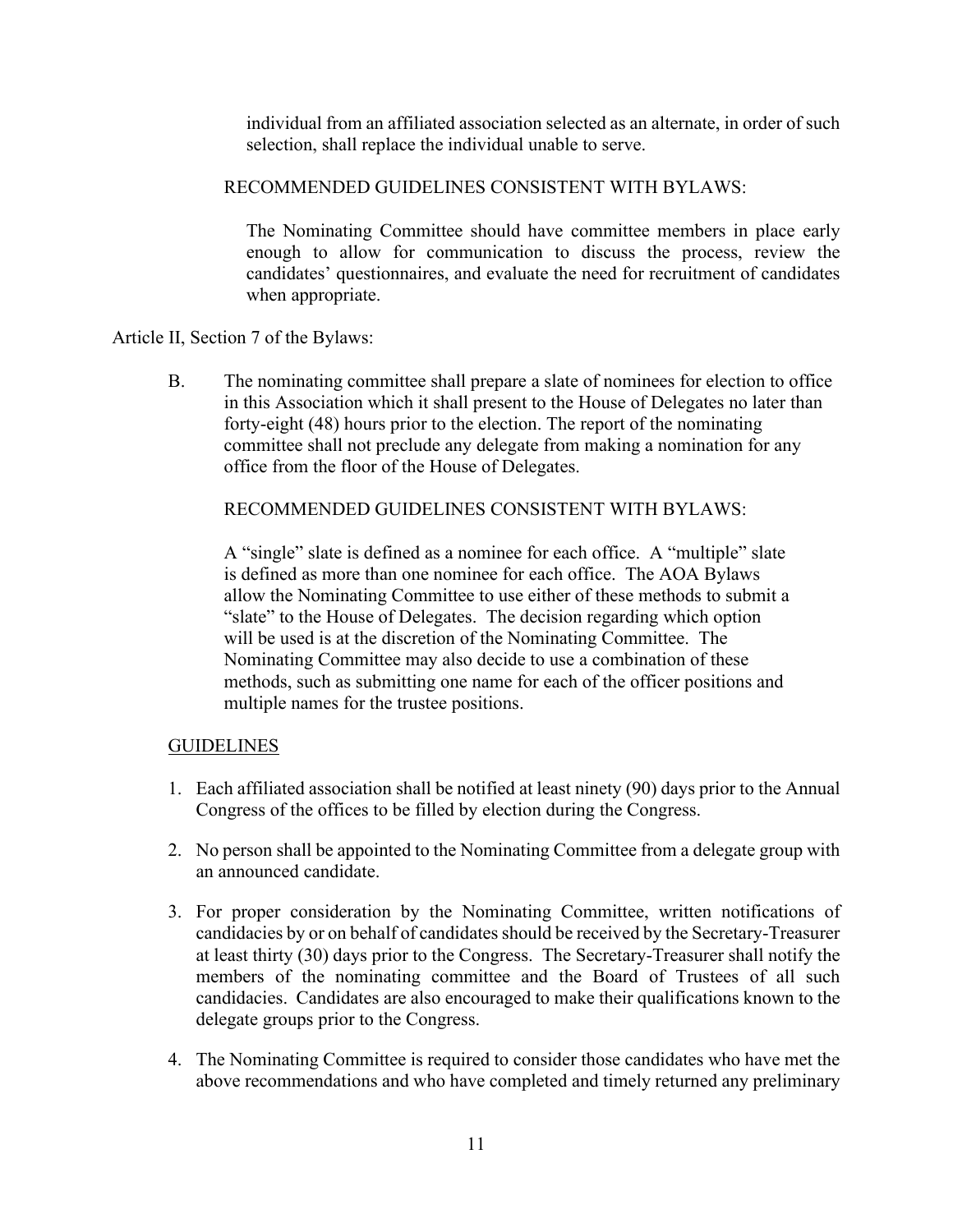questionnaire submitted by the nominating committee. The Nominating Committee has the prerogative to seek additional candidates if it desires.

- 5. Any delegate has the right to make a nomination for any office from the floor, without meeting the above recommendations. A "second" to such nomination, while not required, is permitted. (Robert's, p. 410.)
- 6. Each candidate for office shall be invited to appear before the House of Delegates prior to the election at a time certain as established by the Speaker. Each candidate shall address the House for three minutes.

# **RESPONSIBILITIES**

The Chair of the Nominating Committee should submit an appropriate preliminary questionnaire to each reported candidate, which reply should be received by the chair no later than fifteen (15) days prior to the Congress. Immediately upon receipt, the chair shall distribute all such responses to the committee.

At the Congress, the chair shall:

- 1. Ensure the committee conducts meetings and personal interviews enabling the committee to present a slate of nominees.
- 2. Preside over all committee meetings.
- 3. Appoint a member of the committee to serve as secretary.
- 4. Prepare and post the appointment schedule either electronically or in a conspicuous place on a bulletin board at the AOA Congress and on the door of the meeting room where the committee will hold its interviews.
- 5. Contact the members of the Board of Trustees and other delegates as deemed appropriate and invite them to express their views before the committee, if they so desire.
- 6. In the opening remarks to the committee, clearly state to the members that it is absolutely imperative that all comments and deliberations of the committee are to be kept in absolute confidence. Emphasis placed on the confidential nature of the meetings will remove any hesitancy to bring out information which could have important bearing on ultimate decisions. The chair should also encourage candid answers to the straightforward line of questioning of those being interviewed and assuring them that their answers will be kept in strict confidence by the committee. The confidentiality of the committee interviews and deliberations shall be continued even after the announcement of the slate and the conduct of the election. Each member of the Nominating Committee shall be required to sign a confidentiality agreement before he/she will be permitted to serve on the Nominating Committee.
- 7. The committee's principal obligation is to select candidates based on personal qualifications, demonstrated achievements, potential for service to the profession without consideration of political, regional, personal or other influences.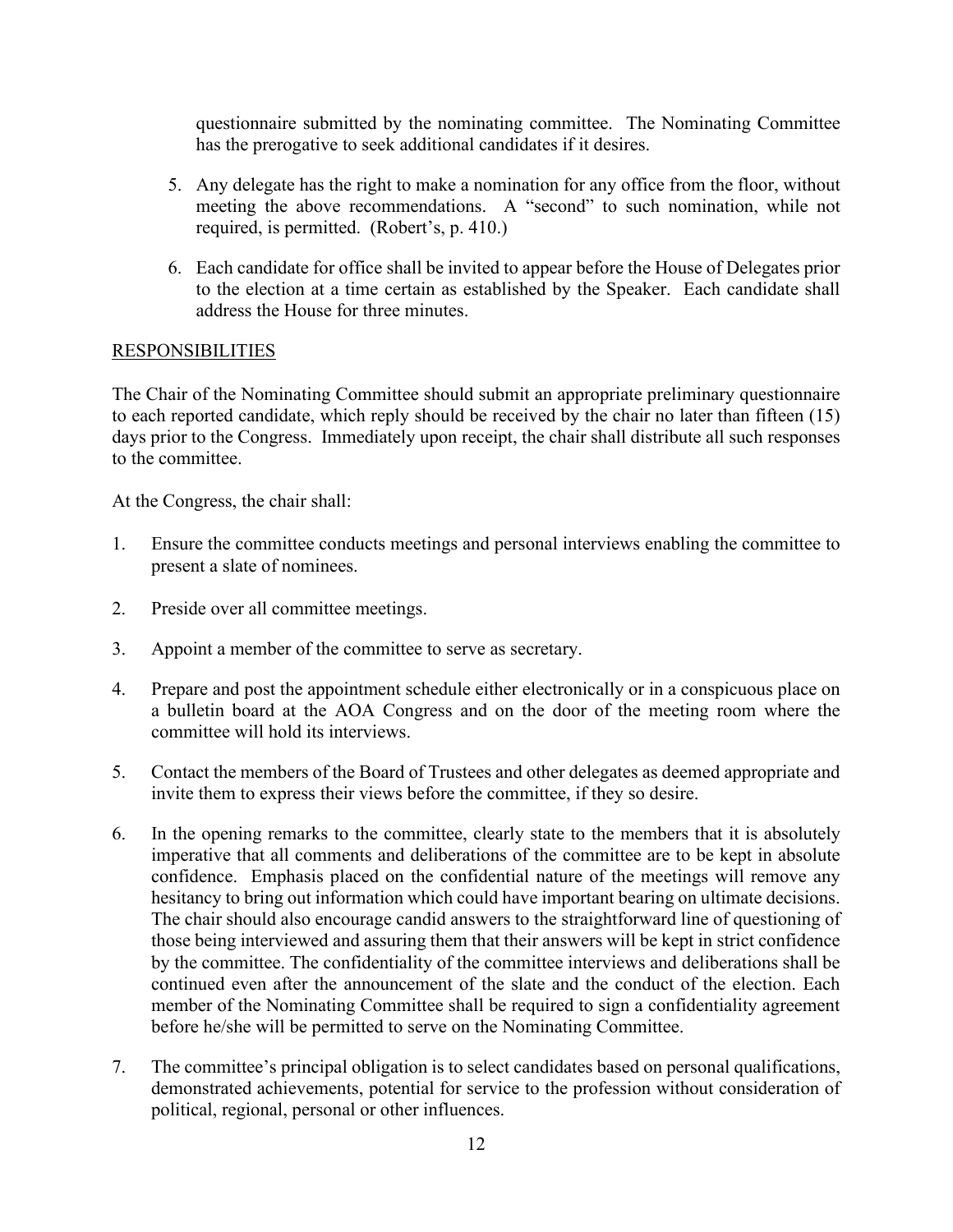- 8. Encourage the committee to obtain all appropriate information necessary to determine the qualifications of a candidate. If some question has arisen during the course of an interview, it may be necessary to interview some candidates more than once. It is improper for the committee to discuss personalities or capabilities of candidates with any member of the staff. Staff members shall only assist in making meeting room arrangements and other non-partisan activities and shall not be involved in the decision-making process of the Nominating Committee in any way.
- 9. When the interviewing process has been completed, the committee should review the entire course of deliberation to determine if there has been any item which needs further attention. If not, the committee should enter into a voting process to determine the slate.

Prior to the start of the House, the chair shall deliver a copy of the slate to the Speaker and thereafter post a copy either electronically, or on the bulletin board and on the door of the meeting room. Obviously, no other person should be told of the committee's recommendations until the slate is officially posted.

While such report must be presented "to the House of Delegates no later than 48 hours prior to the election," as provided for in Article II, Section 7.B. of the Bylaws, the committee is encouraged to make such report as early as possible to the House.

- 10. The Nominating Committee recognizes the importance of disseminating information about each candidate for the AOA Board of Trustees to the AOA House of Delegates. It will be the responsibility of the Nominating Committee to provide the affiliates with as much information as possible regarding the candidate's qualifications and experience in advance of the election. Therefore, following the Report of the Nominating Committee to the AOA House of Delegates, a copy of each candidate's questionnaire and curriculum vitae will be distributed to each affiliate either electronically or via the delegate mailboxes.
- 11. Obtain from the committee members their written recommendations evaluating the effectiveness of the process, making recommendations deemed appropriate, which the chair should submit with the committee's report to the Speaker and the Board of Trustees.
- 12. As a final action of the committee, elect a member as the chair of the Nominating Committee for the following year and a first and second alternate. (Article II, Section 7.A. of the Bylaws.)

# MANDATORY CANDIDATE QUESTIONNAIRE QUESTIONS

In an effort to be consistent each year in gathering information from the candidates, the following questions must always be included on the Candidate Questionnaire:

- 1. Where is the candidate licensed and what work experience has the candidate had as an optometrist?
- 2. What experience has the candidate had as an AOA volunteer and for how long? List all positions held in the AOA.
- 3. What experience has the candidate had in service with an AOA affiliate and for how long? List all positions held in an AOA affiliate.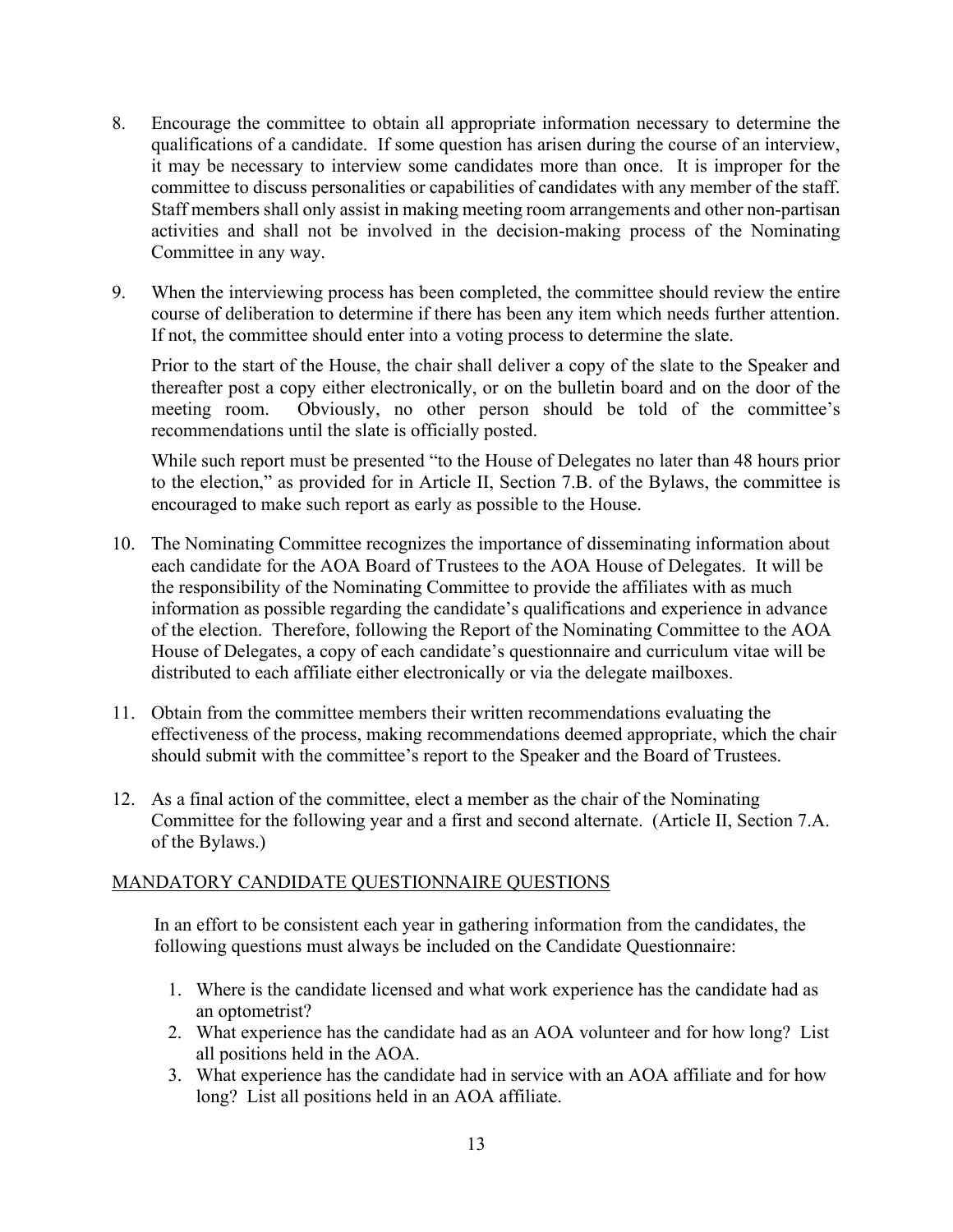- 4. Has the candidate completed the required candidate's disclosure statement and has the committee received a copy of that statement to review?
- 5. Each candidate will be required to submit curriculum vitae along with his/her questionnaire.

# GENERAL SUGGESTIONS

As a guide to, and for the assistance of, the Nominating Committee, the following suggested categories of questions have been developed. These four categories are stated in general terms to cover the major areas of interest in considering candidates. While these categories are intended to be comprehensive, they are not all inclusive.

The Nominating Committee should feel free to add any additional questions to cover any other categories which may arise in interviewing a candidate.

The Nominating Committee may need to verify certain information by conducting interviews with individuals who know the candidate in order to satisfy the Nominating Committee that the candidate is indeed qualified for office.

# QUESTIONS FOR CANDIDATES

- 1. Personal
	- a. Why do you want to serve as an AOA officer or trustee?
	- b. How much time have you given to organized optometry in each of the last two years?
	- c. Will you have sufficient time to spend away from home and office to serve as an officer or trustee of the AOA?
	- d. Do you have a personal network in place for your time commitment?
	- e. Can you afford personally and professionally to serve on the AOA Board of Trustees?
	- f. Discuss your optometric office, personnel and organization. Do your associates and employees support your involvement?
	- g. Is your personal and professional life well disciplined?
	- h. Do you consider yourself a procrastinator?
	- i. How do you handle and respond to criticism?
	- j. Do you aspire to eventually be the President of the AOA?
	- k. Name the person you consider your best personal reference.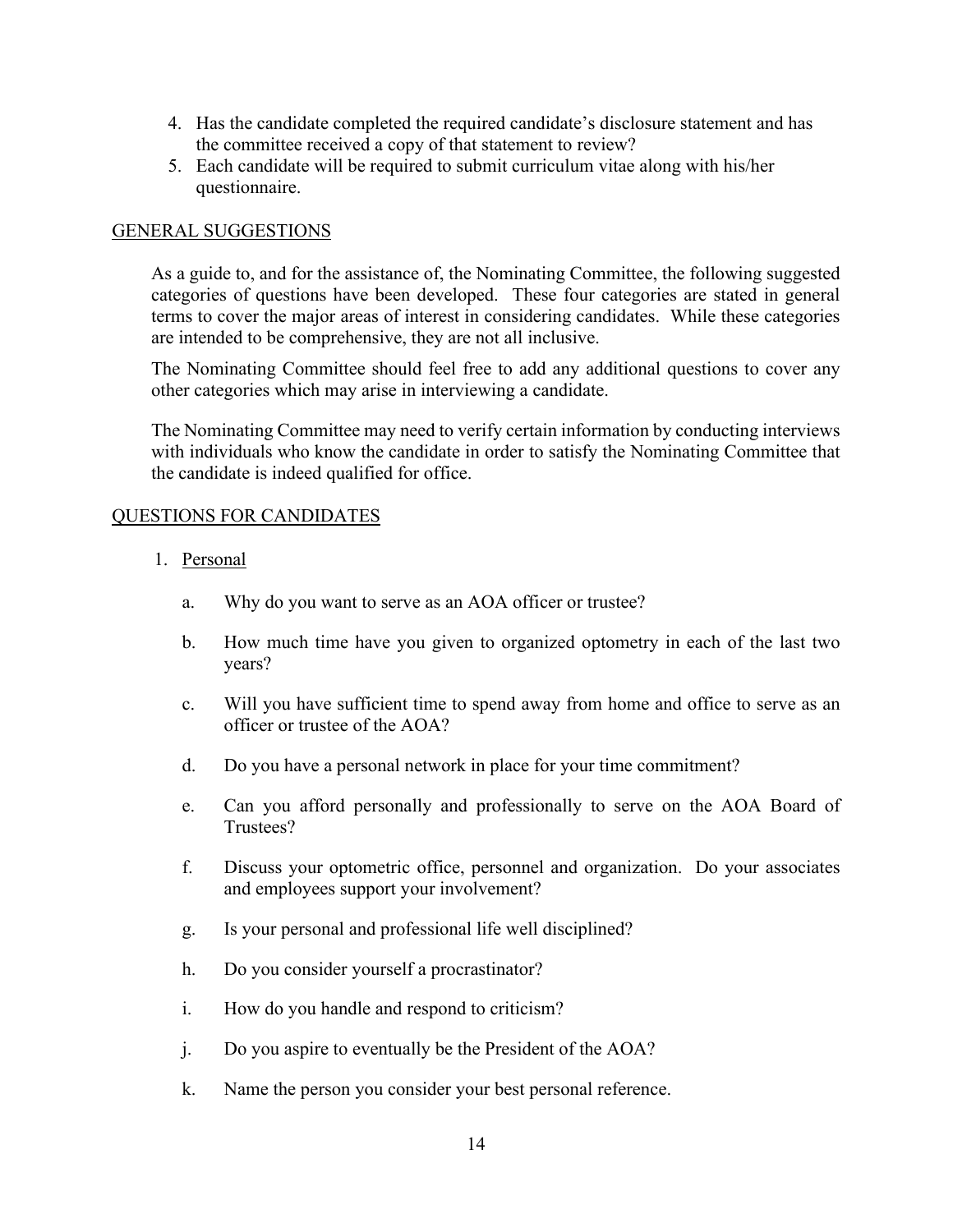- l. Do you adapt well to travel and meeting new people?
- 2. Organization, Experience and Attitudes
	- a. Do you consider yourself to be an idea-, detail-, follow-up person, an organizer, or an administrator, or all?
	- b. Can you write effective letters?
	- c. Do you feel your writing clearly expresses your ideas?
	- d. Describe your speaking, training, and experience.
	- e. Can you convey your ideas verbally?
	- f. Do you fully believe in the democratic process in organizations?
	- g. Have you been, or are you now, president of your affiliated association?
	- h. Please give us a list of all other positions you have held in your association.
	- i. Please give us a list of other organizations in which you have held elected or appointed positions.
	- j. Have you served in any other "public service" offices? Please list.
- 3. Professional Status
	- a. Please describe your practice experience.
	- b. Can your office sustain an extra load of secretarial work?
	- c. What publications, lectures, etc., do you have to your credit as a member of the profession?
	- d. Give us a brief resume of your educational background. What post-graduate training have you participated in?
- 4. Professional Views
	- a. What do you perceive to be the purposes and functions of AOA?
	- b. In your opinion, state the two most important issues which confront optometry today. Explain.
	- c. How do you feel you can best contribute to your profession through the AOA? Explain.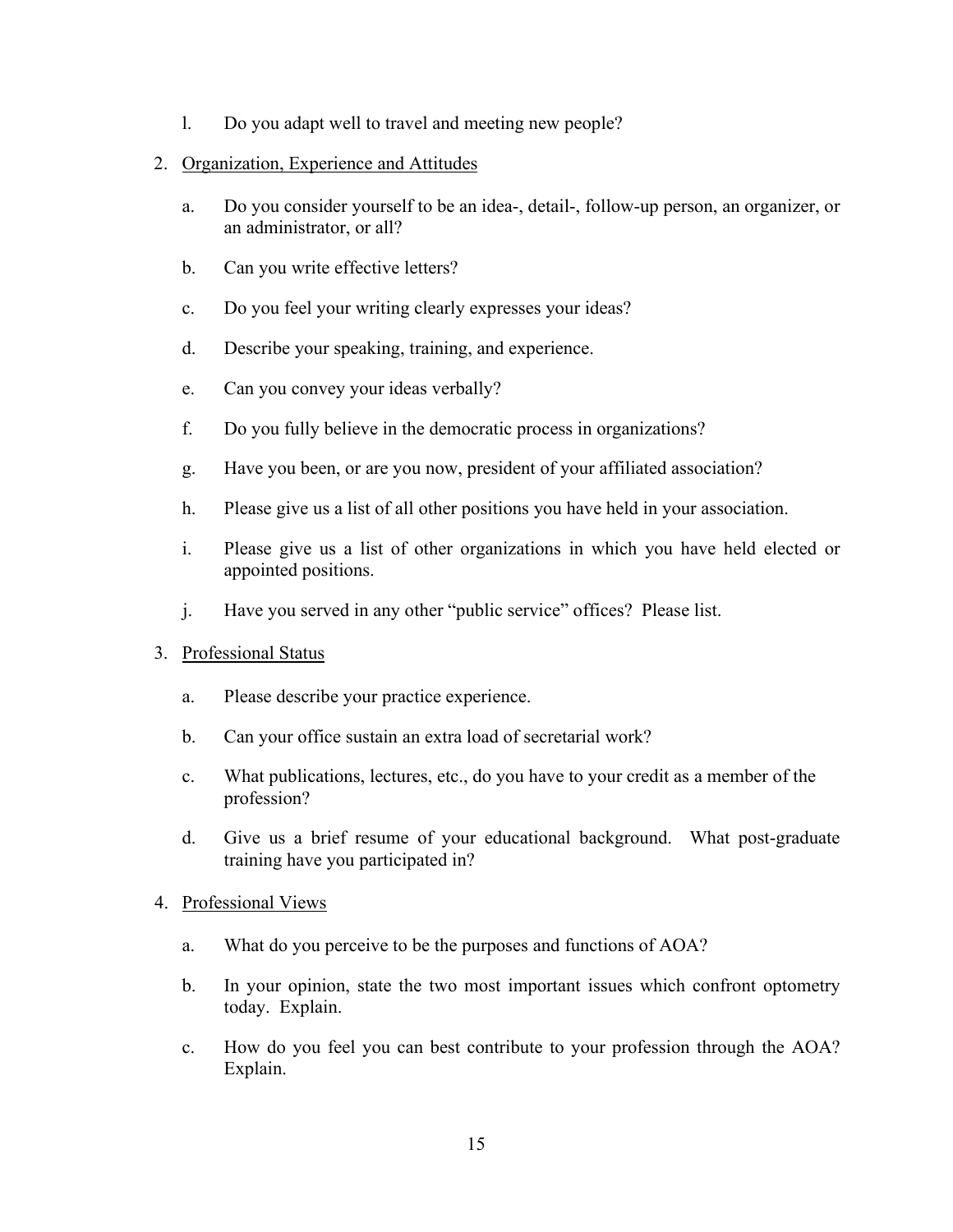d. Please give us some brief comments on your knowledge of the issues of the day affecting the profession of optometry.

# **NOMINATIONS**

A candidate for election to office shall be permitted the opportunity to have one nominating speech, not to exceed three (3) minutes in length, and one seconder. The presentation of a slate of nominees by the Nominating Committee made in accordance with Article II, Section 7.B. of the Bylaws, shall not constitute a nominating speech for any candidate so presented.

# VOTING

The Credentials Committee Chair shall call the roll on roll call votes. The other members of the Credentials Committee shall tally the votes on roll calls in the House of Delegates. Official results of a vote are announced by the Speaker.

Each affiliated association (except for the association of student members) is entitled to one (1) vote for each ten (10) paid-up members, excluding student, honorary, and associate members as certified to the AOA Secretary-Treasurer. Except for optometric educator members, members whose dues are less than their full active member dues are counted as one-half member. (Article II, Section 5.A. of the Bylaws.)

The delegation representing the student members shall be entitled to three (3) votes on any matter coming before the House. (Article II, Section 5.A. of the Bylaws.)

The total vote of each delegation may be cast by its delegate or delegates present when the vote is called.

The method of voting in the House of Delegates is determined by the Speaker of the House. The speaker may call for a voice vote or a roll call vote.

Except as otherwise required by statute, the Constitution and Bylaws or by Robert's Rules of Order Newly Revised 12<sup>th</sup> Edition, no action can be taken by the House of Delegates except upon a majority of the vote cast, a quorum being present. (Article II, Sections 6.B. and C. of the Bylaws.)

Voice Vote: The Speaker of the House determines the result of the vote by the volume of voices. If a delegate feels the vote was reported incorrectly by the Speaker, the delegate may request a roll call vote.

Roll Call Vote: The roll call vote is utilized when the voice vote is inconclusive. The Speaker may order a roll call vote on any issue, or a roll call vote shall be directed upon the request from delegates of five affiliated associations. The Credentials Committee Chair will call the roll. Roll call votes are used in contested elections. Article II, Section 6.D. of the Bylaws provides that "Whenever a vote is to be taken by roll call, the order of such voting shall be on an alphabetical basis beginning from a randomly selected affiliated association in the manner determined by the House of Delegates." Thus, before each roll call vote, the Credentials Committee Chair shall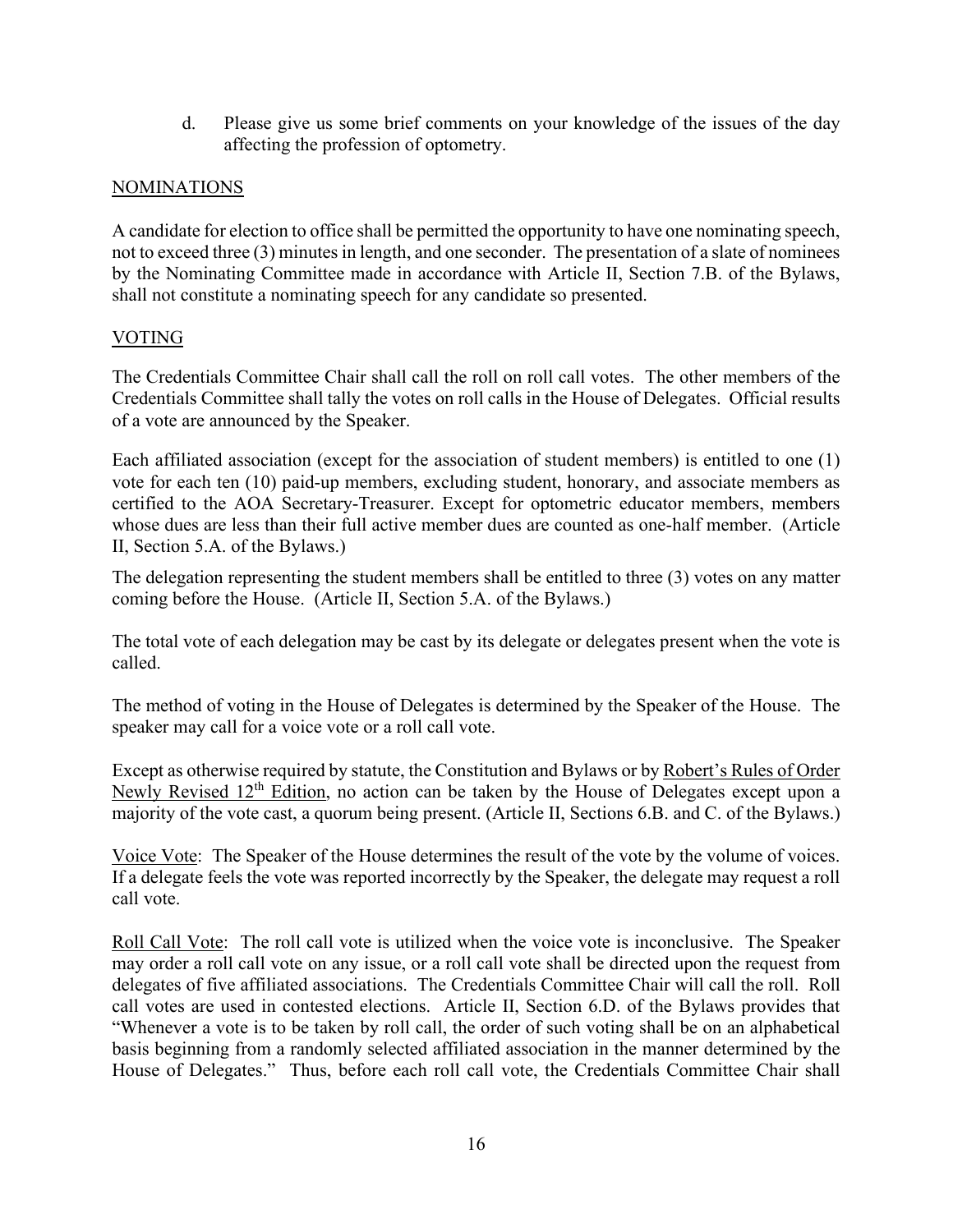determine the order of the vote by randomly drawing by lot the name of the affiliated association that will be called first.

# ELECTIONS

To be elected, a candidate must receive a majority of the votes cast for the office, a quorum being present.

As provided in Article III, Section 1.E. of the Bylaws, in any election where there is more than one office of trustee open for the same term, each delegation shall have the right and obligation to cast a total vote, consisting of the regular voting strength, multiplied by the number of offices of trustee open. However, no single candidate may receive a vote greater than the regular voting strength.

Pursuant to Article III, Section 1.D. of the Bylaws, the balloting in the House for terms having different lengths shall be conducted separately, beginning in the order of the longest duration of the term of office.

NOTE: Robert's Rules of Order Newly Revised 12<sup>th</sup> Edition (at page 419) does not permit consideration of a motion to drop from the balloting the candidate(s) receiving the fewest number of votes.

Information on the Election Sequence is on pages 22-23.

# CLARIFICATION OF TRUSTEE ELECTION PROCEDURE

Because Article III, Section 1.E. of the AOA Bylaws requires that balloting for the two trusteeships be conducted at the same time with the regular vote count doubled, where there are more than two candidates, the "majority" (in accordance with Article II, Section 6.B. and C. of the Bylaws) amount needed for election to a trusteeship position shall generally be a majority of the amount of votes available to any one candidate (the regular vote count as cast).

Where only one candidate receives a majority of the regular vote count cast in the election, that candidate shall be declared elected to a trusteeship position.

Where only two candidates receive a majority of the regular vote count cast in the election, those candidates shall be declared elected to two trusteeship positions.

Where three candidates each receives a majority of the regular vote count cast in the election-a mathematical possibility, but a result which cannot yield a valid election-then the candidate receiving the largest number of votes shall be declared elected to a trusteeship position, and the two other candidates who received a majority of the regular vote count cast in the election shall compete in a "runoff" election where the vote count shall revert to the regular amount.

# AMENDMENTS TO THE CONSTITUTION AND BYLAWS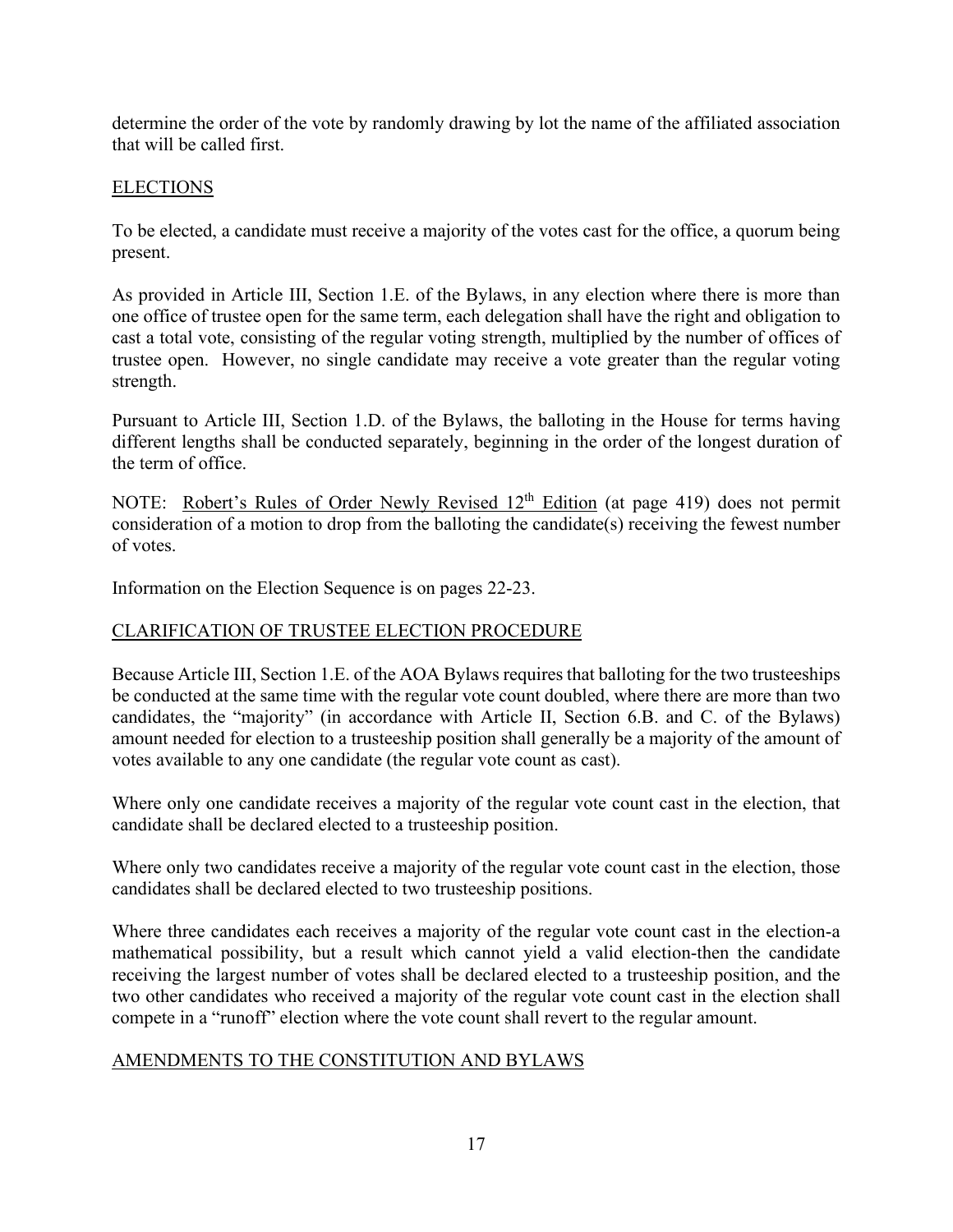The Constitution and the Bylaws of the American Optometric Association may be amended by two-thirds (2/3) of the votes cast at any annual or special congress in accordance with the procedures set forth in Article VI of the Constitution and in Article IX of the Bylaws.

Proposed amendments may be submitted by affiliated associations to the Secretary-Treasurer not later than one hundred (100) days before the House convenes. Amendments are distributed to the affiliated associations at least ninety (90) days prior to consideration by the House. (Article VI of the Constitution; Article IX of the Bylaws.)

Information on Amending the Constitution and Bylaws is on page 24.

# AGENDA

The agenda lists the specific items to be considered by the House. Its purpose is to provide a systematic plan so that items of business may be considered carefully and handled expeditiously. The agenda and the established order of business can be revised or suspended by the Speaker or by the House.

Items generally included on the agenda are as follows:

Call to Order

Reports of the Credentials Committee

Organization of House of Delegates: Adoption of Agenda, Adoption of the Handbook for Delegates as a guide of procedural rules, Seating of the Executive Directors of the Affiliated Associations, Ratification of Actions of the Board of Trustees

Report of the Nominating Committee

Reports of the Resolutions Committee

Report of the American Optometric Association President

Report of the American Optometric Student Association President

Report of the Executive Director

Reports of the Secretary-Treasurer

Consideration of Constitution and Bylaws Amendments

Report on Congress Geographical Location Selection

Recognition of Special Guests

Calls for Substantive Motions (New Business)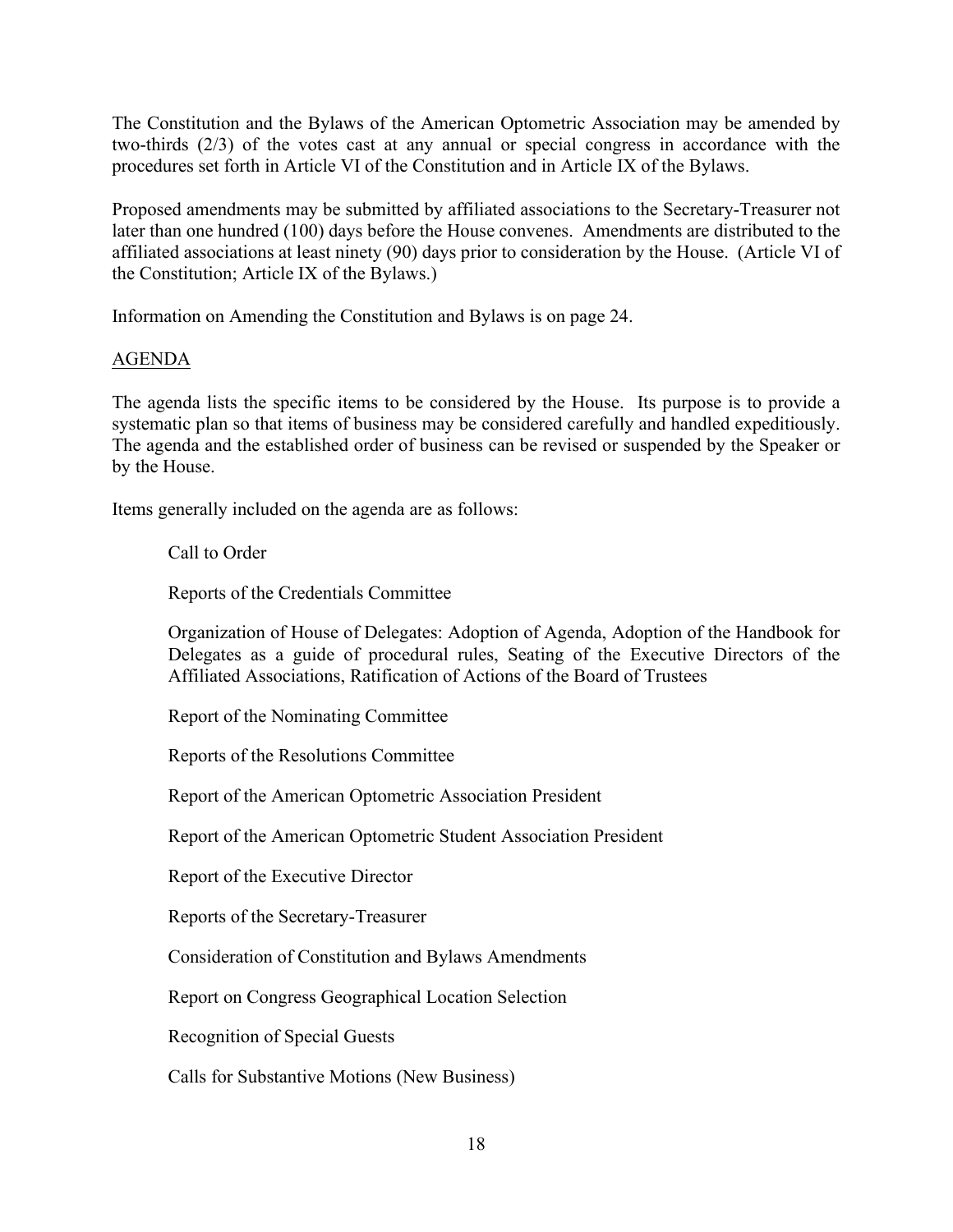Presidential Inaugural Address Election of Officers and Trustees Good and Welfare Adjournment

Questions relating to the priority of business shall be decided by the Speaker with the consent of the House or upon action by a majority vote of the House.

# TIME CERTAIN

Although all items on the agenda are important to the operation of the Association, some items are scheduled for a time certain.

"Time Certain" is a fixed time for a special item of business, report, or presentation. The Speaker may suspend any other business under discussion to observe a time certain.

# OPEN FORUMS

One or more open forums may be conducted during the Annual Congress. The forums are scheduled for a time certain and usually follow the formal recessing of the House of Delegates. An open forum offers an opportunity for the members of the House, without the formality of parliamentary procedure, to discuss major issues that are before the profession. The President of the Association may preside or may appoint another member to preside. No substantive motions can be made during open forums.

# SUBSTANTIVE MOTIONS (NEW BUSINESS)

A call shall be made for the introduction of substantive motions each day prior to the last day of the House session. In order to facilitate discussion and debate, written copies of any substantive motion should be provided to the Speaker before the substantive motion is introduced. No substantive motions can be made on the last day of the House session.

Information on Proposing Substantive Motions and the Process is on page 25.

# LETTERS OF APPRECIATION

The House of Delegates may direct that Letters of Appreciation (formerly "Thank You" resolutions) be sent by the Secretary-Treasurer on non-controversial matters, such as to note important anniversaries, to acknowledge outstanding accomplishments and to express appreciation upon retirements. Any requests for such letters shall be submitted in writing to the Speaker to review for presentation to the House. If approved by the Speaker as being non-controversial, and as not expressing a policy of the Association, the Speaker will set a time for this request to be made during a Good and Welfare agenda item. After due presentation of information and the request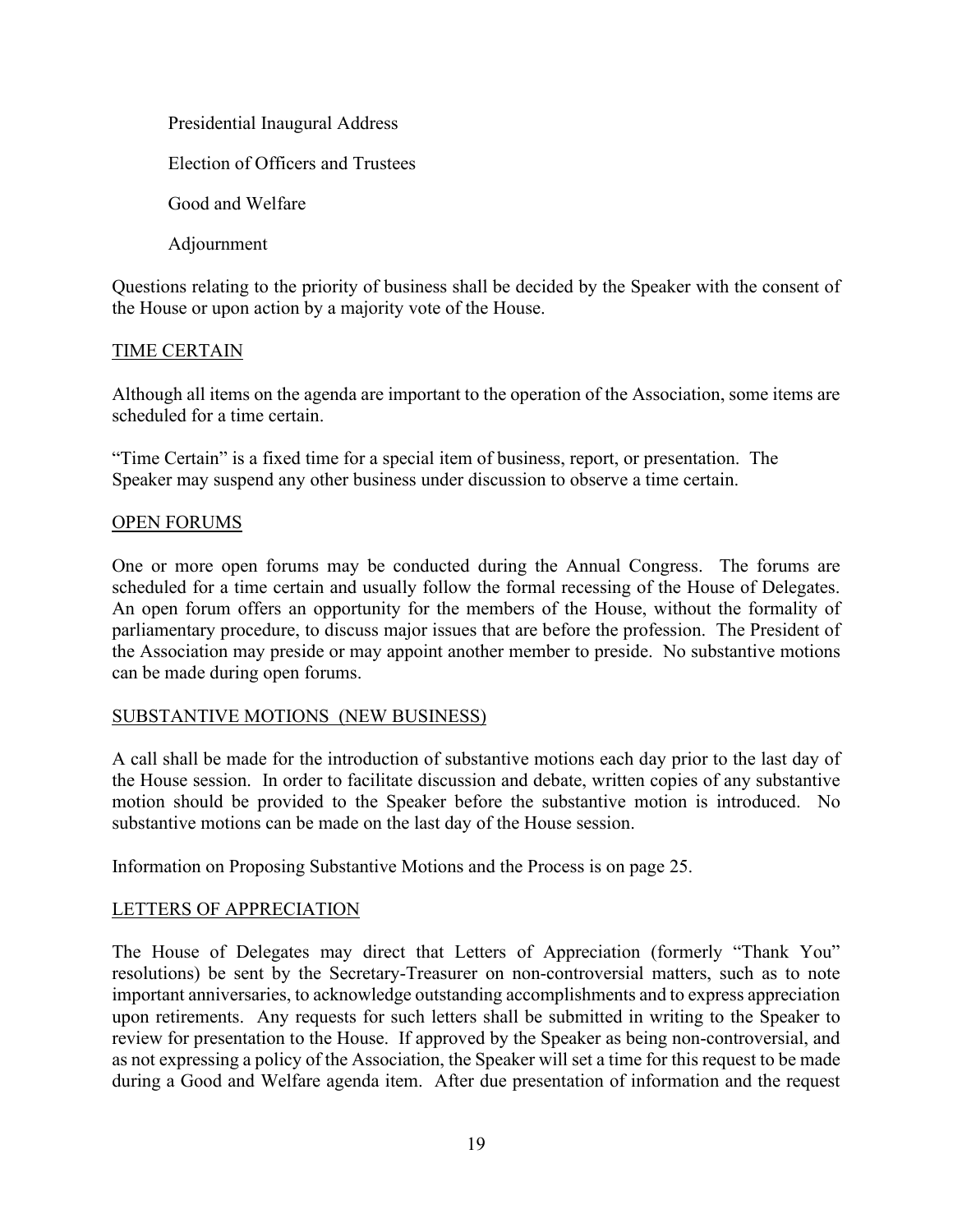(no motion is necessary), the Speaker, without calling for a vote, declares the referral to the Secretary/Treasurer: "So ordered."

# GOOD AND WELFARE

Good and Welfare comes just before recess or adjournment and provides an opportunity for delegates to make comments or announcements, but no substantive motions can be made.

# DISTRIBUTION OF MATERIALS

No printed matter such as pamphlets, charts, notes, etc., shall be distributed to the delegates in the House chamber unless permission has been first obtained from the Speaker of the House.

All campaign literature and other promotional materials should be placed in the delegates' boxes which are located outside the House entrance.

# AOA POLICY

Any delegate wishing to review existing policy on any subject should contact AOA staff for assistance.

# ANNOUNCEMENTS AND INFORMATION

Announcements and information, such as additional names of deceased members for inclusion in the Minutes, should be given, in writing, to the Speaker or to the staff at the staff table in the House of Delegates or in the House office when the House is not in session.

# ASSISTANT TO THE SPEAKER

An AOA staff member is assigned by the Executive Director to assist the Speaker in developing the agenda and maintaining the schedule to help assure an efficient reporting and decision-making process in the House of Delegates.

# PARLIAMENTARIAN

In advance of, and during the sessions of the House, the Parliamentarian serves as an aide to the Speaker of the House as a source of information on parliamentary matters. The Parliamentarian is also available to provide assistance to individual delegates regarding parliamentary procedure.

# PARLIAMENTARY PROCEDURE INFORMATION SHEET

An information sheet based on Robert's Rules of Order Newly Revised 12th Edition prepared by retired AOA Counsel Thomas E. Eichhorst, J.D., AOA Parliamentarian, 1967-2002 & 2009-2014, is on page 21.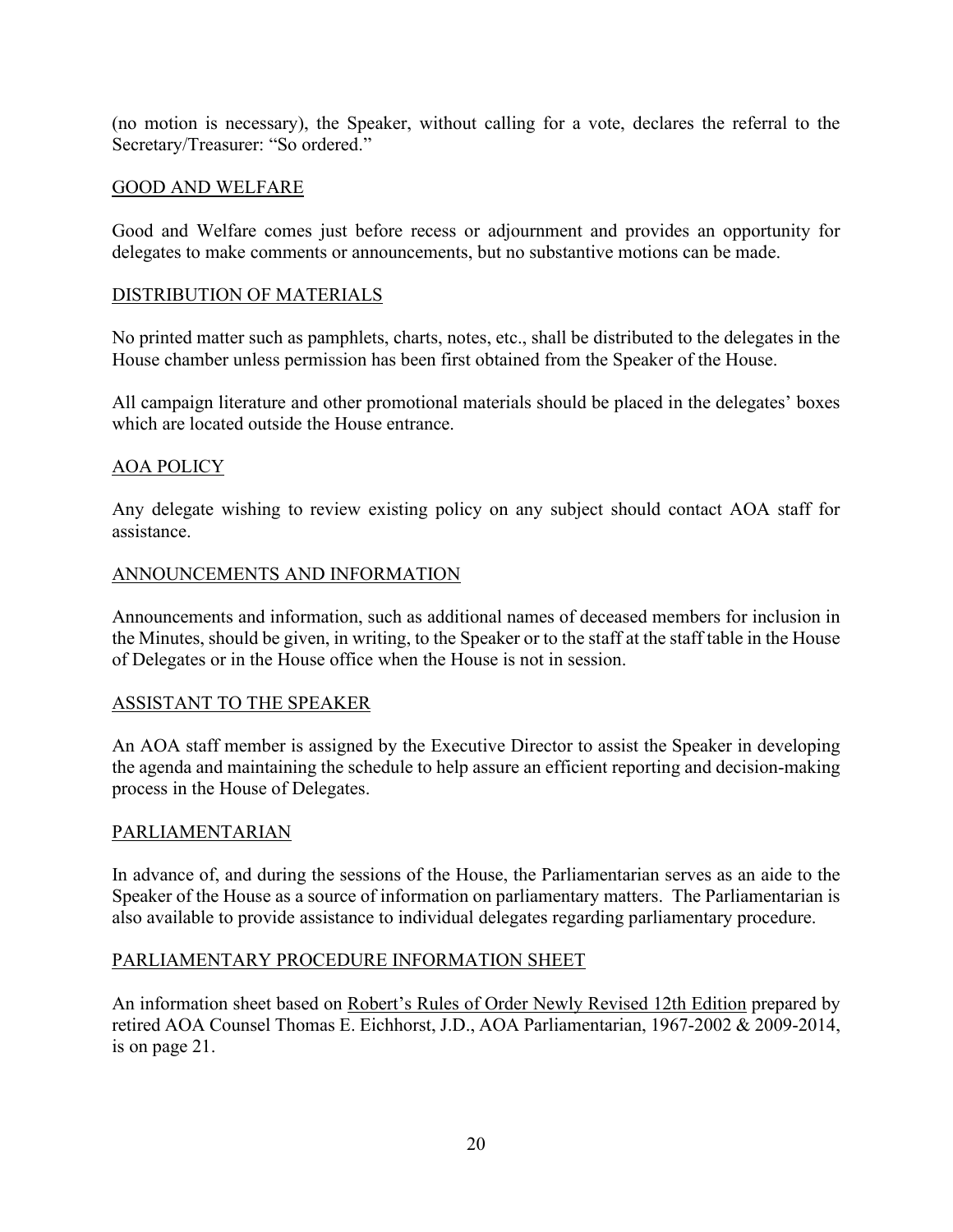|                                                                                                                   |                                           | <b>May</b><br>Interrupt | <b>Must Be</b><br>Seconded | <b>Is Debatable</b> | <b>Is</b><br>Amendable | <b>Vote</b><br>Required        | <b>Can Be</b><br>Recon-<br>sidered |
|-------------------------------------------------------------------------------------------------------------------|-------------------------------------------|-------------------------|----------------------------|---------------------|------------------------|--------------------------------|------------------------------------|
| $\Box$<br>$\Box$<br>$\circ$<br>L E<br>$\overline{ }$<br>$\triangleright$<br>$\overline{ }$<br>$\approx$<br>$\sim$ | Fix the Time to Which to Adjourn          | No                      | Yes                        | (1)                 | Yes                    | M                              | Yes                                |
|                                                                                                                   | Adjourn                                   | No                      | Yes                        | No                  | (2)                    | $\mathbf M$                    | No                                 |
|                                                                                                                   | Recess                                    | No                      | Yes                        | (3)                 | Yes                    | $\mathbf M$                    | No                                 |
|                                                                                                                   | Raise a Question of Privilege             | No                      | No                         | No                  | No                     | Chair Rules                    | No                                 |
|                                                                                                                   | Call for the Orders of the Day            | Yes                     | No                         | No                  | No                     | $2/3$ to set<br>aside          | (4)                                |
| Y<br>$\approx$<br>$\blacktriangleleft$<br>$\Box$<br>$\overline{ }$<br>B S<br>$\overline{C}$                       | Lay on the Table                          | No                      | Yes                        | No                  | No                     | M                              | (5)                                |
|                                                                                                                   | Previous Question (Stop Debate)           | No                      | Yes                        | No                  | No                     | 2/3                            | (6)                                |
|                                                                                                                   | Limit or Extend Limits of Debate          | No                      | Yes                        | (7)                 | Yes                    | 2/3                            | (8)                                |
|                                                                                                                   | Postpone to a Certain Time                | No                      | Yes                        | (9)                 | Yes                    | $\mathbf M$                    | Yes                                |
|                                                                                                                   | Refer or Commit                           | No                      | Yes                        | Yes                 | Yes                    | $\mathbf M$                    | (10)                               |
|                                                                                                                   | Amend                                     | No                      | Yes                        | (11)                | (12)                   | M                              | Yes                                |
|                                                                                                                   | Postpone Indefinitely                     | No                      | Yes                        | Yes                 | No                     | $\mathbf M$                    | (13)                               |
| <b>MAIN</b>                                                                                                       | <b>MAIN Motion</b>                        | N <sub>o</sub>          | Yes                        | Yes                 | Yes                    | M                              | Yes                                |
| ENTAL<br>INCID                                                                                                    | Objection to Consideration<br>of Question | Yes                     | No                         | No                  | No                     | $2/3$ against<br>consideration | (4)                                |
|                                                                                                                   | Point of Order                            | Yes                     | $\rm No$                   | No                  | No                     | <b>Chair Rules</b>             | No                                 |
|                                                                                                                   | Suspend the Rules                         | $\rm No$                | $\operatorname{Yes}$       | $\rm No$            | $\rm No$               | $\mathbf M$                    | $\rm No$                           |
| <b>MISCELLA</b>                                                                                                   | Take from the Table                       | $\rm No$                | $\operatorname{Yes}$       | No                  | No                     | $\mathbf M$                    | $\rm No$                           |
|                                                                                                                   | Reconsider (14)                           | (15)                    | Yes                        | (11)                | No                     | $\mathbf M$                    | $\rm No$                           |

#### **ROBERT'S RULES OF ORDER NEWLY REVISED (12th Edition) Simplified Table of Rules Relating to Motions**

#### **Notes:**

- M: Majority
- (1) No if business pending Yes if no business pending (2) No ordinary
- Yes to a future time
- (3) No if business pending Yes if no business pending
- (4) only negative vote sustaining objection
- (5) only negative vote
- (6) if before action
- (7) No if pending
- Yes general (8) only on unexecuted part
- (9) only on time
- (10) if committee hasn't started consideration
- (11) if motion is
- (12) maximum of 2
- (13) only affirmative vote  $(14)$  only on same day or f
- only on same day or following day
- (15) if no one is speaking
- --- Thomas E. Eichhorst, J.D. February 2012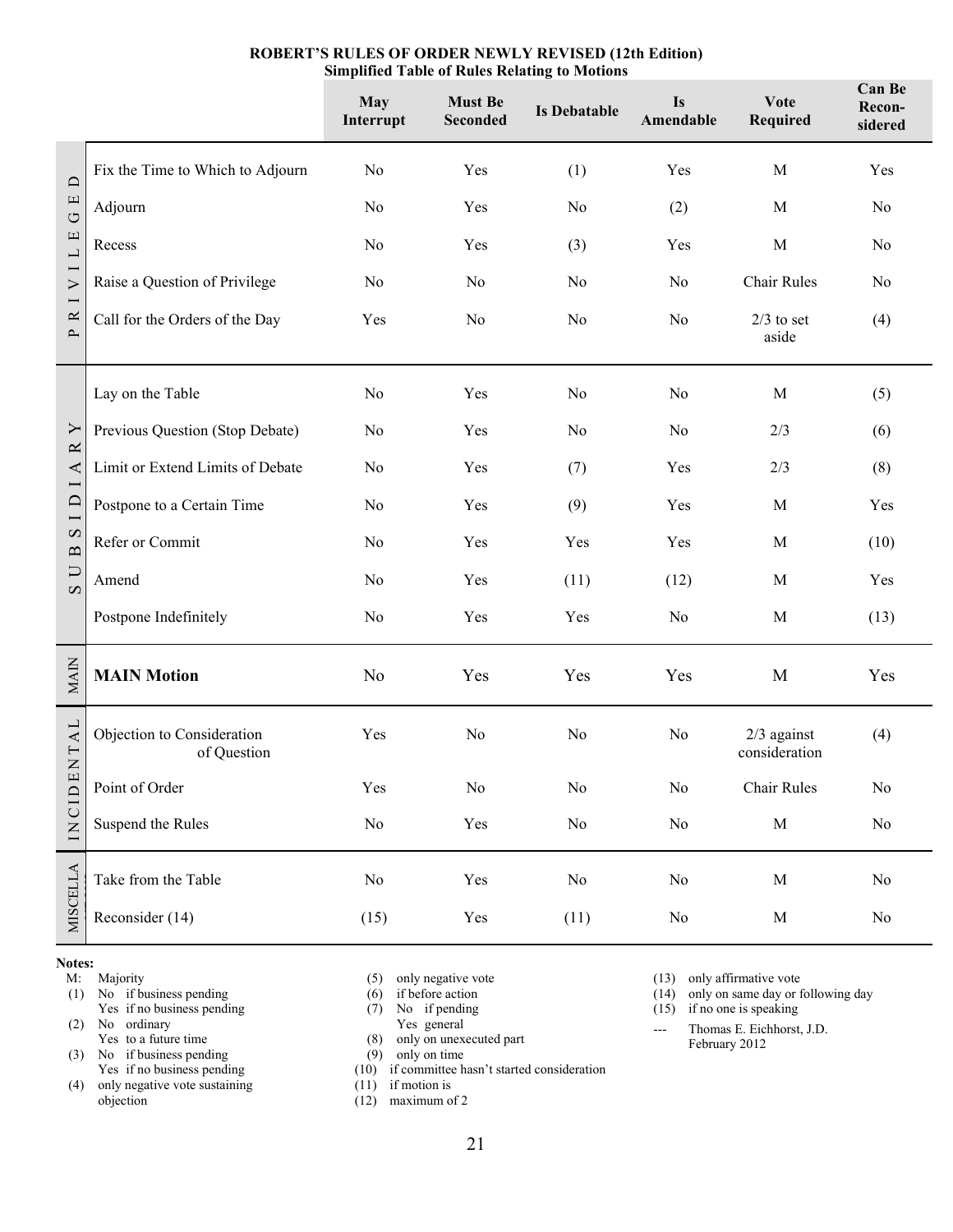# **AMERICAN OPTOMETRIC ASSOCIATION HOUSE OF DELEGATES ELECTION SEQUENCE**

- 1. Election of President-Elect
	- A. Nominating Speech for the person(s) nominated by the Nominating Committee
	- B. Second
	- C. Speaker calls 3 times for other nominations from the floor (For each candidate nominated from the floor, there will be a Nominating Speech and a Second)

- 2. Election of Vice-President
	- A. Nominating Speech for the person(s) nominated by the Nominating Committee
	- B. Second
	- C. Speaker calls 3 times for other nominations from the floor (For each candidate nominated from the floor, there will be a Nominating Speech and a Second)

If more than one candidate: Random drawing of first delegation to be called in roll call. ROLL CALL ELECTION Majority required to elect **OR:** If only one candidate: SPEAKER DECLARES ELECTED BY ACCLAMATION

- 3. Election of Secretary-Treasurer
	- A. Nominating Speech for the person(s) nominated by the Nominating Committee
	- B. Second
	- C. Speaker calls 3 times for other nominations from the floor (For each candidate nominated from the floor, there will be a Nominating Speech and a Second)

| If more than one candidate:           | OR: | If only one candidate:      |
|---------------------------------------|-----|-----------------------------|
| Random drawing of first               |     | SPEAKER DECLARES ELECTED BY |
| delegation to be called in roll call. |     | ACCLAMATION                 |
| ROLL CALL ELECTION                    |     |                             |
| Majority required to elect            |     |                             |

- 4. Election of 2 Trustees, 3-Year Terms Each
	- A. Nominating Speech for a person nominated by the Nominating Committee
	- B. Second
	- C. Nominating Speech for person(s) nominated by the Nominating Committee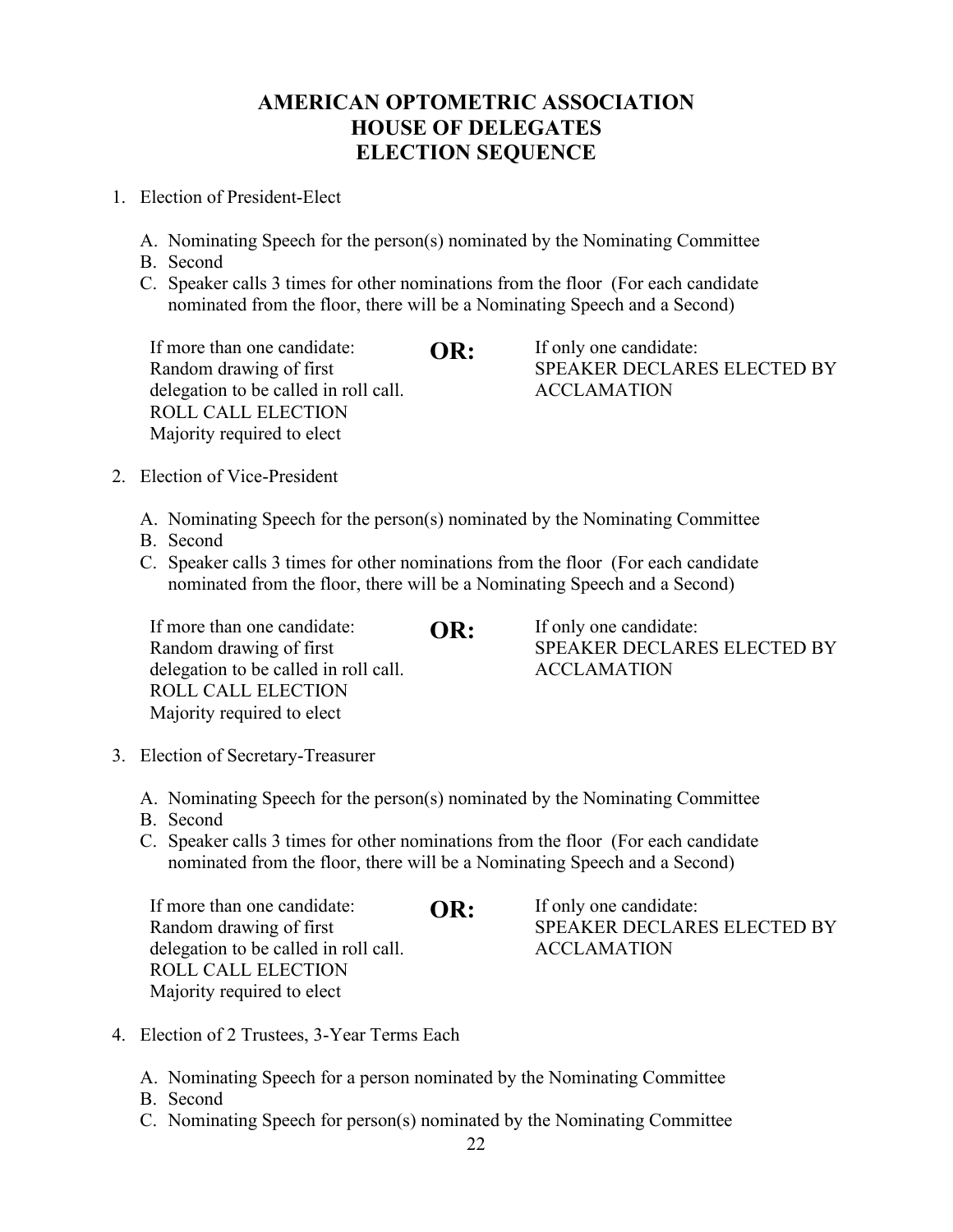- D. Second(s)
- E. Speaker calls 3 times for other nominations from the floor. (For each candidate nominated from the floor, there will be a Nominating Speech and a Second)
- F1.If more than two candidates: Random drawing of first delegation to be called in roll call.

ROLL CALL ELECTION. Regular votes doubled (example: entitled to 16 votes, becomes 32 votes for this specific election). Maximum vote for any candidate will be regular votes (example: 16). Must vote all (example: 32) of the doubled votes allocated among the various candidates.

**OR:** F2. If only two candidates: SPEAKER DECLARES ELECTED BY ACCLAMATION

Majority of regular vote required to elect.

- CONTINUE ROLL CALLS UNTIL 2 CANDIDATES RECEIVE MAJORITY OF REGULAR VOTE AND ARE ELECTED
- WHEN 1 CANDIDATE RECEIVES A MAJORITY AND IS ELECTED, THE NUMBER OF VOTES RETURNS TO REGULAR AMOUNT
- ROLL CALLS CONTINUE UNTIL A SECOND CANDIDATE RECEIVES A MAJORITY AND IS ELECTED
- CANDIDATES CAN WITHDRAW AT ANY TIME, BUT CANNOT BE FORCED TO WITHDRAW, NOT EVEN IF THEY RECEIVE ZERO VOTES.
- 5. Election of Trustee for Unexpired Term (Two-year Term and/or One-year Term, in that order)
	- A. Nominating Speech for person(s) nominated by the Nominating Committee
	- B. Second
	- C. Speaker calls 3 times for other nominations from the floor (For each candidate nominated from the floor, there will be a Nominating Speech and a Second)

| If more than one candidate:           | OR: | If only one candidate:      |
|---------------------------------------|-----|-----------------------------|
| Random drawing of first               |     | SPEAKER DECLARES ELECTED BY |
| delegation to be called in roll call. |     | <b>ACCLAMATION</b>          |
| <b>ROLL CALL ELECTION</b>             |     |                             |
| Majority required to elect            |     |                             |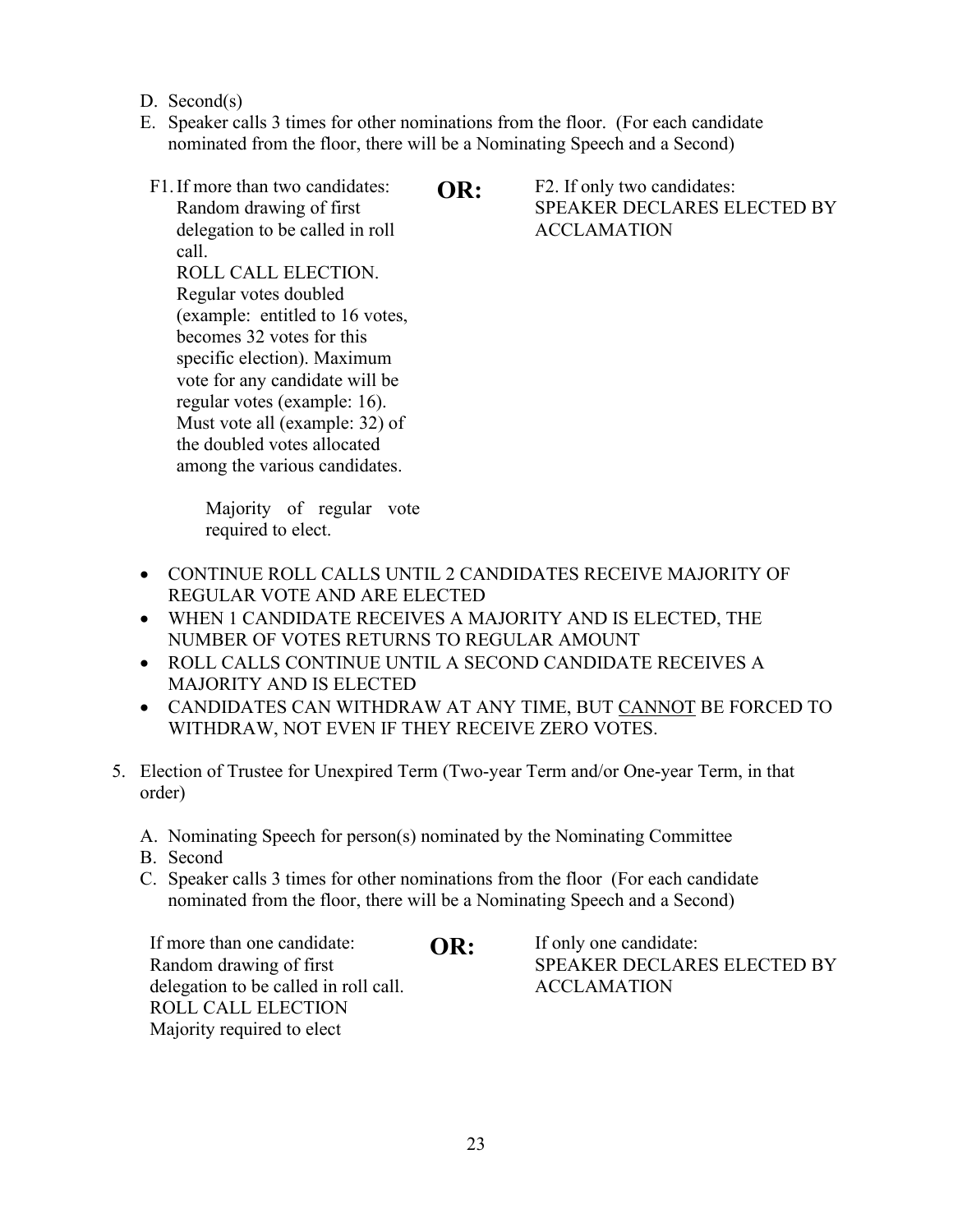### **QUICK REFERENCE GUIDE TO AMENDING AOA CONSTITUTION AND BYLAWS, AND PROPOSING HOUSE OF DELEGATES RESOLUTIONS AND SUBSTANTIVE MOTIONS**

### **AOA Constitution and Bylaws Amendments**

**Who Can Propose**: 1) Any AOA Affiliate 2) AOA Board of Trustees

**When Must Constitution and Bylaws Proposal Be Made**: Not less than 100 days before the day the AOA Congress commences, the proposal from an AOA Affiliate must be submitted in writing to the AOA Secretary-Treasurer.

**How Are AOA House of Delegates Members and Others Notified**: Not less than 90 days before the day the AOA Congress commences, a written notice of all proposed Constitution and Bylaws changes is sent out to all affiliate Presidents and Secretaries. House of Delegates members receive copies of the proposals in their Congress materials.

**Does Constitution or Bylaws Proposal Require AOA Board of Trustees Approval**: No.

**Does Constitution or Bylaws Proposal Go to Resolutions Committee of the House of Delegates**: No.

**What Vote Is Required for House of Delegates to Pass**: 2/3 vote of House of Delegates.

**Can Constitution or Bylaws Proposal Be Amended by the House of Delegates**: Yes, but only if the amendment is germane to the original proposal. For example, a proposal to amend the dues could not be amended to alter the nominating process for officers because the latter topic has nothing to do with the original proposal nor can the amount of the increase be raised to larger than that indicated in the 90-day notice. The 90-day notice requirement cannot be evaded by floor amendments that are not germane or go beyond what was sent out.

#### **Resolutions to the AOA House of Delegates**

- **Who Can Propose**: 1) Any AOA Affiliate
	- 2) AOA Board of Trustees
	- 3) Any AOA Section
	- 4) AOA House of Delegates

- **When Must Resolution Be Made:** 1) AOA Affiliate must do so at least 15 days prior to the first day of the AOA Congress
	- 2) AOA Board of Trustees may do so at any time
	- 3) AOA Section must do so at least 15 days prior to the first day of the AOA Congress
	- 4) AOA House of Delegates may do so at any time (2/3 vote required)

**How Are AOA House of Delegates Members and Others Notified**: Resolutions from AOA Affiliates and AOA Sections must be submitted in writing to the AOA Secretary-Treasurer at least 15 days before the first day of the AOA Congress. They are then referred automatically to the Resolutions Committee of the House of Delegates. The Resolutions Committee determines which resolutions are then sent to the floor of the House of Delegates. Copies of resolutions going to the floor of the House of Delegates must be provided to delegates at least 4 hours before they are to be considered by the House.